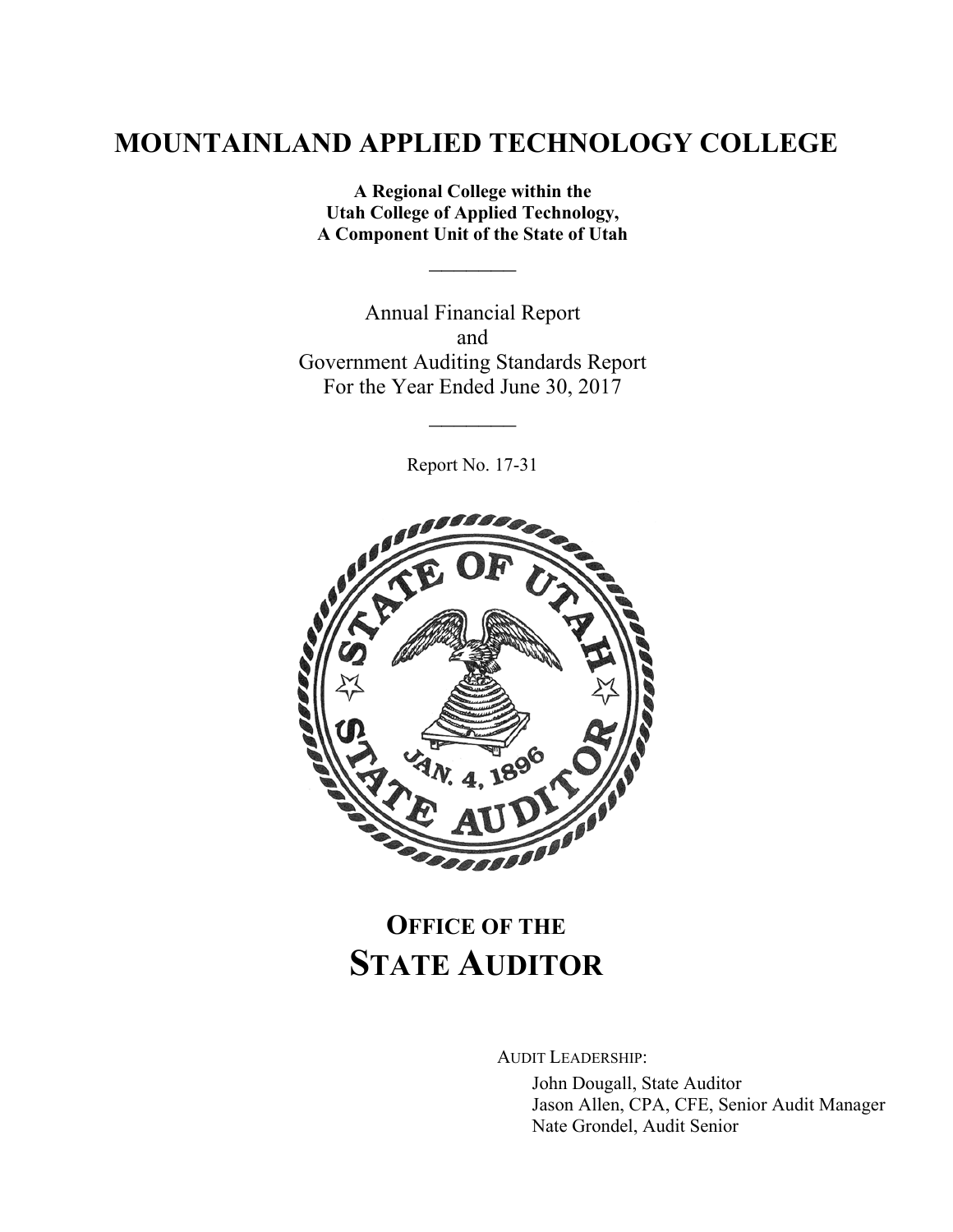### FOR THE YEAR ENDED JUNE 30, 2017

### **TABLE OF CONTENTS**

|                                                                                                                                                                                                                                   | Page |
|-----------------------------------------------------------------------------------------------------------------------------------------------------------------------------------------------------------------------------------|------|
| <b>INDEPENDENT STATE AUDITOR'S REPORT</b>                                                                                                                                                                                         | 1    |
| MANAGEMENT'S DISCUSSION AND ANALYSIS                                                                                                                                                                                              | 3    |
| FINANCIAL STATEMENTS:                                                                                                                                                                                                             |      |
| <b>Statement of Net Position</b>                                                                                                                                                                                                  | 9    |
| Statement of Revenues, Expenses, and Changes in Net Position                                                                                                                                                                      | 10   |
| <b>Statement of Cash Flows</b>                                                                                                                                                                                                    | 11   |
| Notes to the Financial Statements                                                                                                                                                                                                 | 12   |
| REQUIRED SUPPLEMENTARY INFORMATION:                                                                                                                                                                                               |      |
| Schedule of Mountainland ATC's Proportionate Share of the Net Pension Liability                                                                                                                                                   | 28   |
| Schedule of Mountainland ATC's Pension Contributions                                                                                                                                                                              | 29   |
| INDEPENDENT STATE AUDITOR'S REPORT ON INTERNAL CONTROL OVER<br>FINANCIAL REPORTING AND ON COMPLIANCE AND OTHER MATTERS<br>BASED ON AN AUDIT OF FINANCIAL STATEMENTS PERFORMED IN<br>ACCORDANCE WITH GOVERNMENT AUDITING STANDARDS | 30   |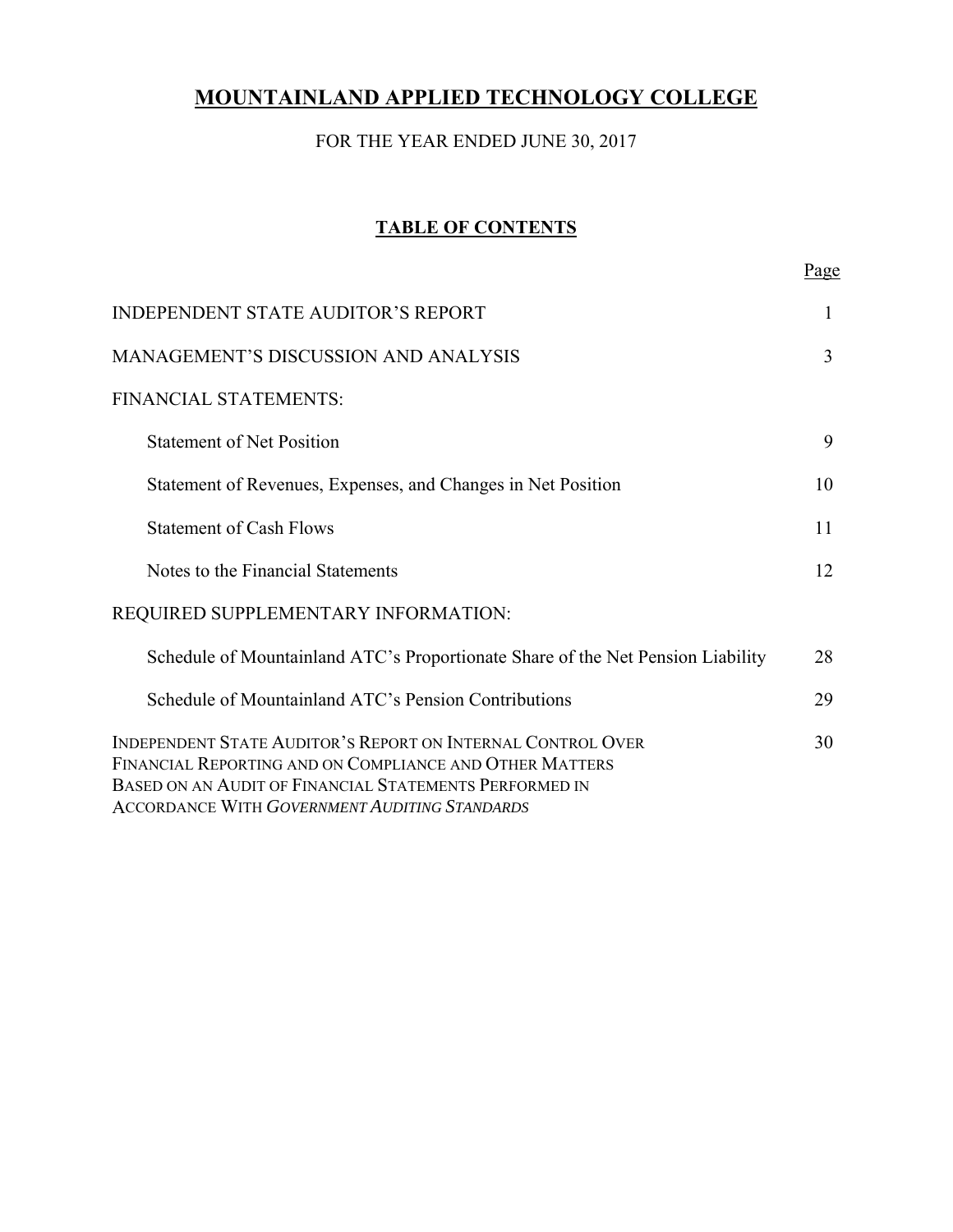

**OFFICE OF THE STATE AUDITOR**

### **INDEPENDENT STATE AUDITOR'S REPORT**

Board of Directors, Audit Committee, and Clay E. Christensen, Campus President Mountainland Applied Technology College

### **Report on the Financial Statements**

We have audited the accompanying financial statements of Mountainland Applied Technology College (the College), as of and for the year ended June 30, 2017, and the related notes to the financial statements, which collectively comprise the College's financial statements, as listed in the table of contents. The College is a regional college within the Utah College of Applied Technology (UCAT) which is a component unit of the State of Utah.

### *Management's Responsibility for the Financial Statements*

Management is responsible for the preparation and fair presentation of these financial statements in accordance with accounting principles generally accepted in the United States of America; this includes the design, implementation, and maintenance of internal control relevant to the preparation and fair presentation of financial statements that are free from material misstatement, whether due to fraud or error.

### *Auditor's Responsibility*

Our responsibility is to express an opinion on these financial statements based on our audit. We conducted our audit in accordance with auditing standards generally accepted in the United States of America and the standards applicable to financial audits contained in *Government Auditing Standards* issued by the Comptroller General of the United States. Those standards require that we plan and perform the audit to obtain reasonable assurance about whether the financial statements are free from material misstatement.

An audit involves performing procedures to obtain audit evidence about the amounts and disclosures in the financial statements. The procedures selected depend on the auditor's judgment, including the assessment of the risks of material misstatement of the financial statements, whether due to fraud or error. In making those risk assessments, the auditor considers internal control relevant to the entity's preparation and fair presentation of the financial statements in order to design audit procedures that are appropriate in the circumstances, but not for the purpose of expressing an opinion on the effectiveness of the entity's internal control. Accordingly, we express no such opinion. An audit also includes evaluating the appropriateness of accounting policies used and the reasonableness of significant accounting estimates made by management, as well as evaluating the overall presentation of the financial statements.

We believe that the audit evidence we have obtained is sufficient and appropriate to provide a basis for our audit opinion.

Utah State Capitol Complex, East Office Building, Suite E310 • Salt Lake City, Utah 84114-2310 • Tel: (801) 538-1025 • auditor.utah.gov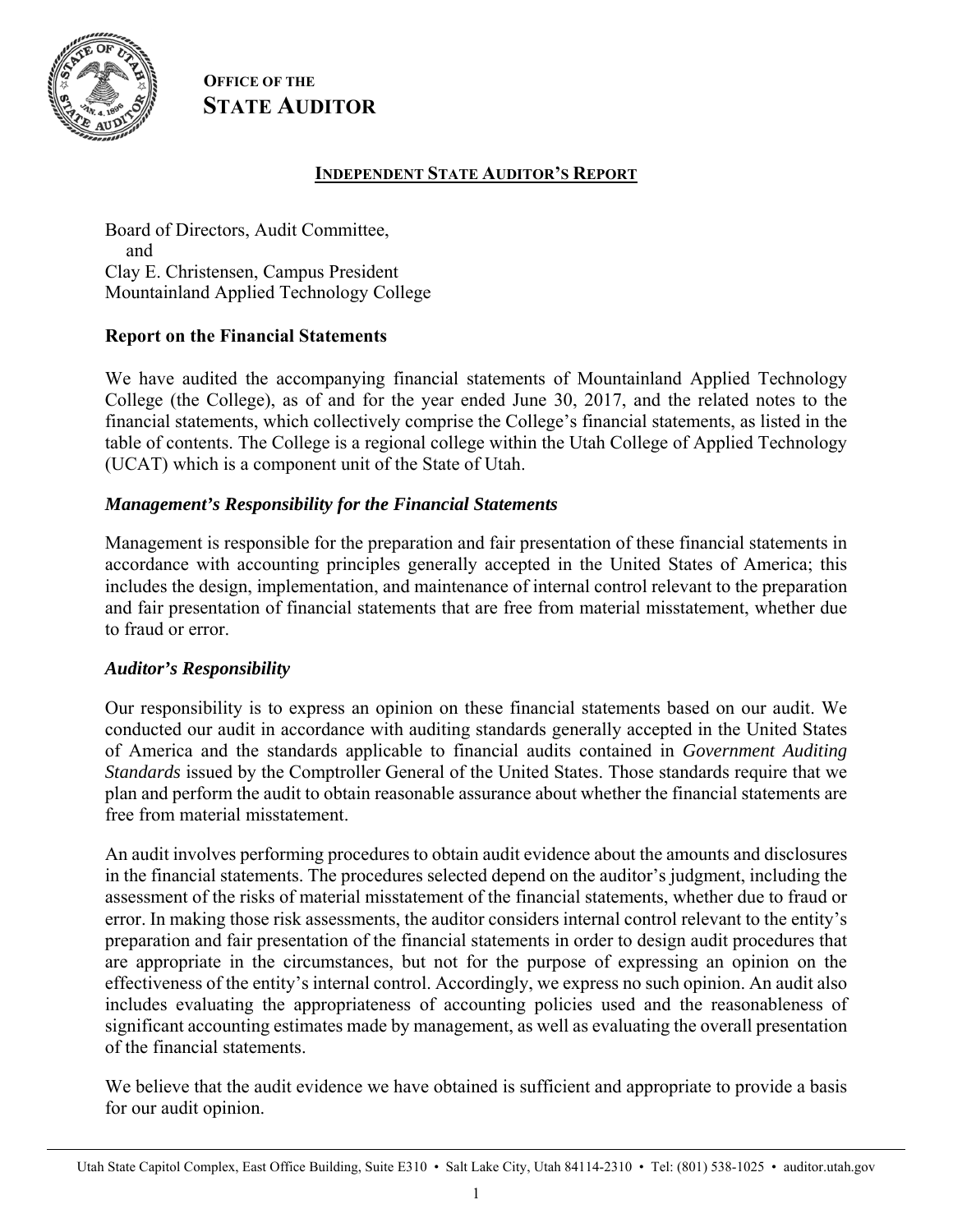### *Opinion*

In our opinion, the financial statements referred to above present fairly, in all material respects, the financial position of the College as of June 30, 2017, and the changes in its financial position and its cash flows for the year then ended in accordance with accounting principles generally accepted in the United States of America.

#### *Emphasis of Matter*

As discussed in Note 1, the financial statements present only the College and do not purport to, and do not, present fairly the financial position of UCAT as of June 30, 2017, the changes in its financial position, or its cash flows for the year then ended in accordance with accounting principles generally accepted in the United States of America. Our opinion is not modified with respect to this matter.

#### *Other Matters*

#### *Required Supplementary Information*

Accounting principles generally accepted in the United States of America require that management's discussion and analysis on pages 3 through 8 and the College's Schedule of Proportionate Share of the Net Pension Liability and Schedule of Defined Benefit Pension Contributions on pages 28 through 29 be presented to supplement the financial statements. Such information, although not a part of the financial statements, is required by the Governmental Accounting Standards Board who considers it to be an essential part of financial reporting for placing the financial statements in an appropriate operational, economic, or historical context. We have applied certain limited procedures to the required supplementary information in accordance with auditing standards generally accepted in the United States of America, which consisted of inquiries of management about the methods of preparing the information and comparing the information for consistency with management's responses to our inquiries, the financial statements, and other knowledge we obtained during our audit of the financial statements. We do not express an opinion or provide any assurance on the information because the limited procedures do not provide us with sufficient evidence to express an opinion or provide any assurance.

#### **Other Reporting Required by** *Government Auditing Standards*

In accordance with *Government Auditing Standards*, we have also issued our report dated January 25, 2018 on our consideration of the College's internal control over financial reporting and on our tests of its compliance with certain provisions of laws, regulations, contracts, and grant agreements and other matters. The purpose of that report is to describe the scope of our testing of internal control over financial reporting and compliance and the results of that testing, and not to provide an opinion on internal control over financial reporting or on compliance. That report is an integral part of an audit performed in accordance with *Government Auditing Standards* in considering the College's internal control over financial reporting and compliance.

Office of the State auditor

Office of the State Auditor January 25, 2018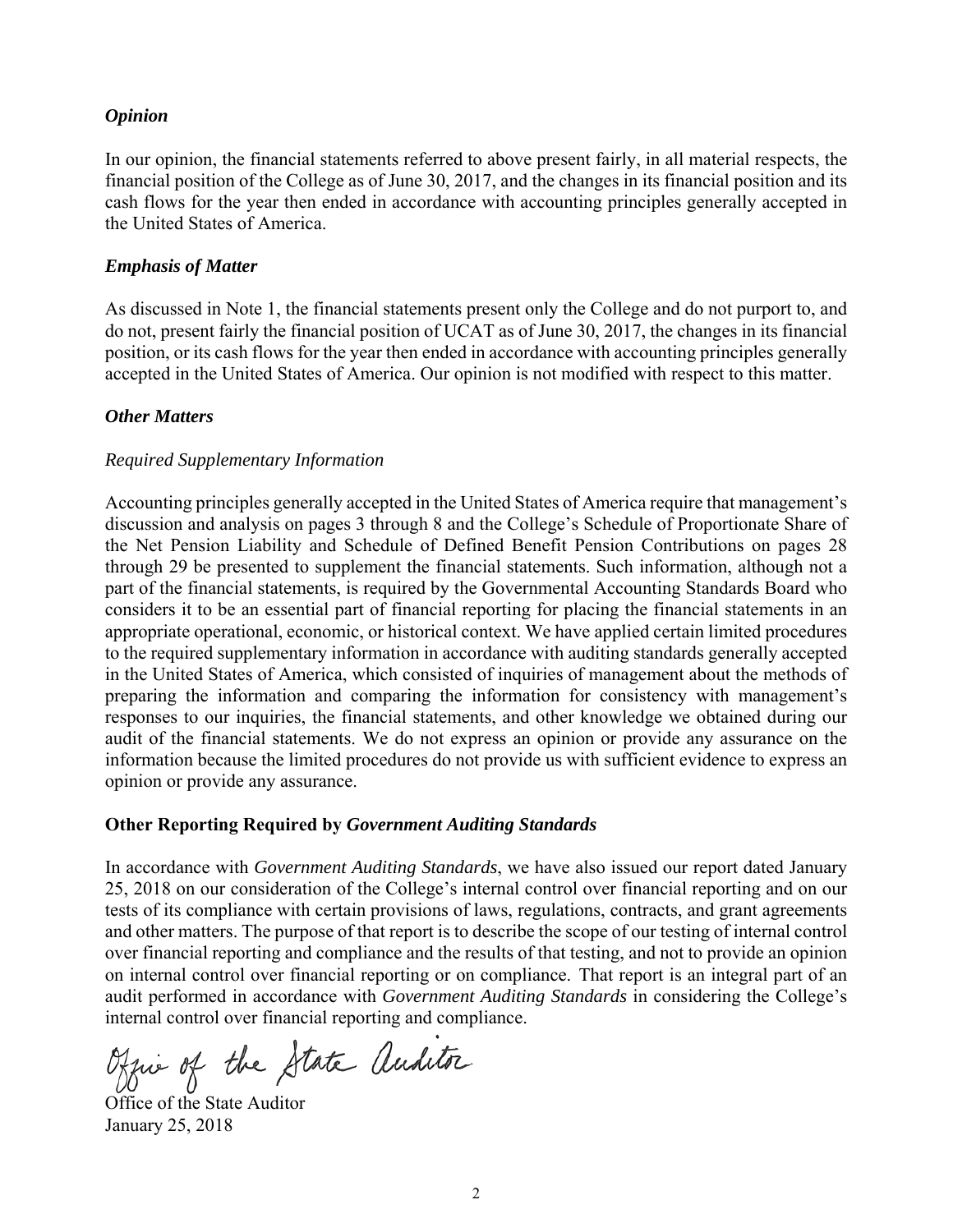### MANAGEMENT'S DISCUSSION AND ANALYSIS FOR THE YEAR ENDED JUNE 30, 2017

### **Overview of the Financial Statements and Financial Analysis**

Mountainland Applied Technology College (the College) is proud to present its financial statements for the fiscal year ended June 30, 2017. This discussion is an overview of the College's financial activities for the year and is based on the comparative data presented. Two condensed financial statements are presented: the Statement of Net Position and the Statement of Revenues, Expenses, and Changes in Net Position.

### *Statement of Net Position*

The Statement of Net Position is a point-in-time financial statement or the College's Balance Sheet. The purpose of the Statement of Net Position is to present to the users of the financial statements a fiscal snapshot of the College. The Statement of Net Position presents end-of-year data concerning assets (current and noncurrent), deferred outflows of resources, liabilities (current and noncurrent), deferred inflows of resources, and net position (assets and deferred outflows minus liabilities and deferred inflows). The difference between current and noncurrent assets is discussed in the footnotes to the financial statements.

From the data presented, users of the Statement of Net Position are able to determine the assets available for continued operations of the College. A determination can also be made as to the debts owed to vendors, investors, and lending institutions. Finally, the Statement of Net Position provides a picture of the net position and its availability for expenditure by the College.

Net position is divided into three major categories: net investment in capital assets, restricted net position, and unrestricted net position. The first category, net investment in capital assets, provides the College's equity in property, plant, and equipment owned by the College. The second category is restricted net position, which is divided into two subcategories: nonexpendable and expendable. The corpus of nonexpendable restricted net position is only available for investment purposes. Expendable restricted net position is available for expenditure by the College but must be spent for purposes as determined by donors and/or external entities that have placed time or purpose restrictions on the use of the assets. The final category is unrestricted net position. Unrestricted net position is available for expenditure for any lawful purpose of the College.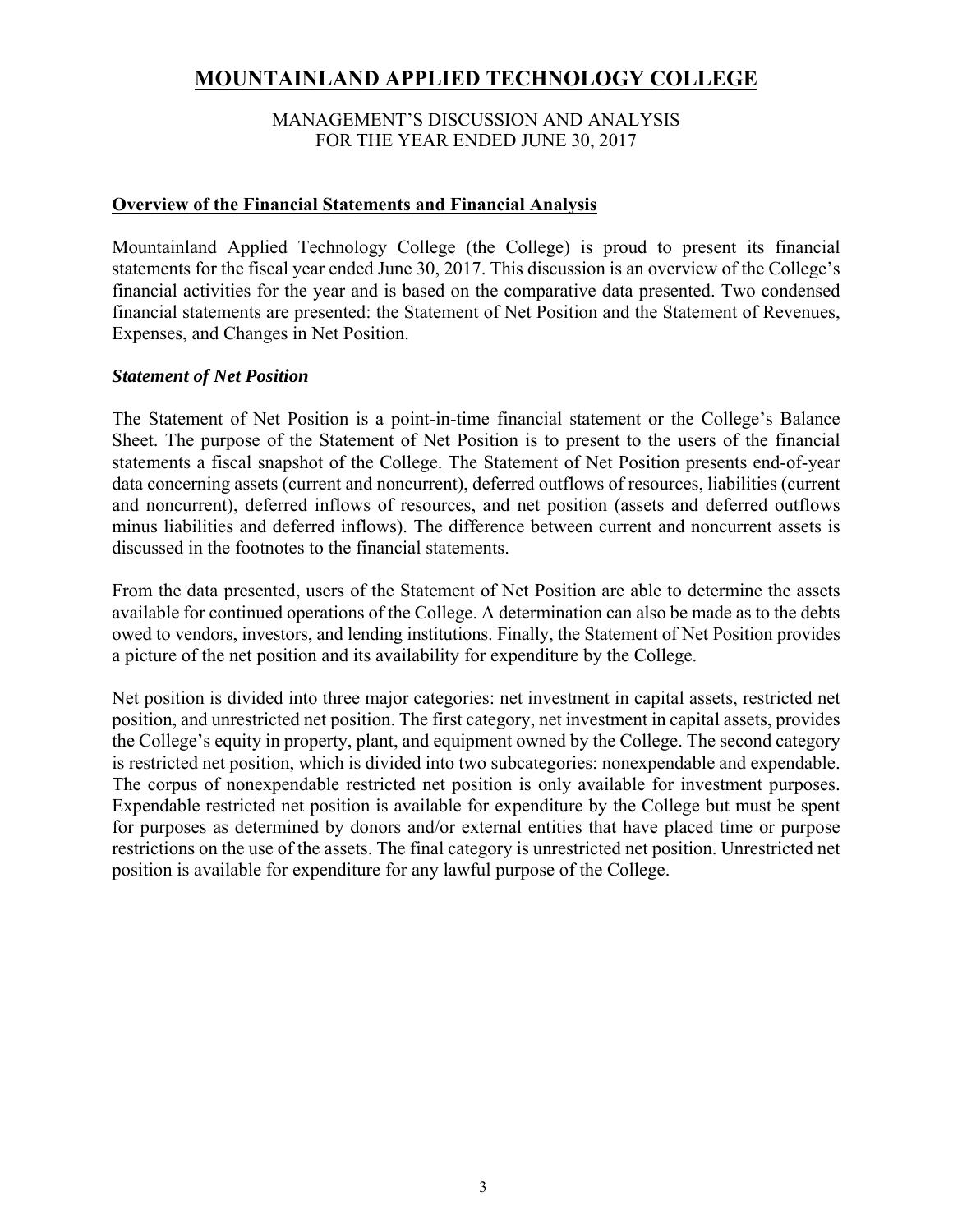### MANAGEMENT'S DISCUSSION AND ANALYSIS FOR THE YEAR ENDED JUNE 30, 2017

#### **Condensed Statement of Net Position**

|                                       | <b>Year Ended</b><br>June 30, 2017<br><b>Amount</b> | <b>Year Ended</b><br>June 30, 2016<br><b>Amount</b> | <b>Amount of</b><br>Change | Percent<br>Change |
|---------------------------------------|-----------------------------------------------------|-----------------------------------------------------|----------------------------|-------------------|
| <b>Assets</b>                         |                                                     |                                                     |                            |                   |
| <b>Current Assets</b>                 | \$<br>4,074,239                                     | \$<br>3,044,955                                     | \$<br>1,029,284            | 33.80%            |
| Capital Assets                        | 29,519,865                                          | 29,057,643                                          | 462,222                    | 1.59%             |
| Other Noncurrent Assets               | 664,675                                             | 664,341                                             | 334                        | .05%              |
| <b>Total Assets</b>                   | 34,258,779                                          | 32,766,939                                          | 1,491,840                  | 4.55%             |
| <b>Deferred Outflows of Resources</b> | 818,907                                             | 601,070                                             | 217,837                    | 36.24%            |
| <b>Liabilities</b>                    |                                                     |                                                     |                            |                   |
| <b>Current Liabilities</b>            | 1,878,719                                           | 2,102,143                                           | (223, 424)                 | $(10.63\%)$       |
| Noncurrent Liabilities                | 3,883,978                                           | 3,843,954                                           | 40,024                     | 1.04%             |
| <b>Total Liabilities</b>              | 5,762,697                                           | 5,946,097                                           | (183, 400)                 | $(3.08\%)$        |
| <b>Deferred Inflows of Resources</b>  | 204,957                                             | 143,634                                             | 61,323                     | 42.69%            |
| <b>Net Position</b>                   |                                                     |                                                     |                            |                   |
| Net Investment in Capital Assets      | 27,219,027                                          | 26,572,690                                          | 646,337                    | 2.43%             |
| Restricted Nonexpendable              | 635,223                                             | 634,489                                             | 734                        | .12%              |
| Restricted Expendable                 | 29,452                                              | 29,852                                              | (400)                      | $(1.34\%)$        |
| Unrestricted                          | 1,226,330                                           | 41,247                                              | 1,185,083                  | 2873.14%          |
| <b>Total Net Position</b>             | \$<br>29,110,032                                    | \$<br>27,278,278                                    | \$<br>1,831,754            | 6.72%             |

Capital assets increased by \$462,222 due to significant investment in new equipment in many programs and capital appropriations for further development of the Orem campus. Cash and cash equivalents increased by \$836,070 as a result of funds being set aside for future renovations of the Provo campus. Accounts receivable increased by \$100,156.

The slight increase in noncurrent liabilities was the result of the increase of the net pension liability of \$222,347 and a reduction in capital leases payable of \$184,115. The increase is net pension liability is a result of changes in actuarial assumptions by pension actuaries.

The decrease in current liabilities is due to payables being paid sooner and the decrease in unearned revenue relating to amounts students pay for future courses. The net change from the items explained above was a significant increase in total net position for the year.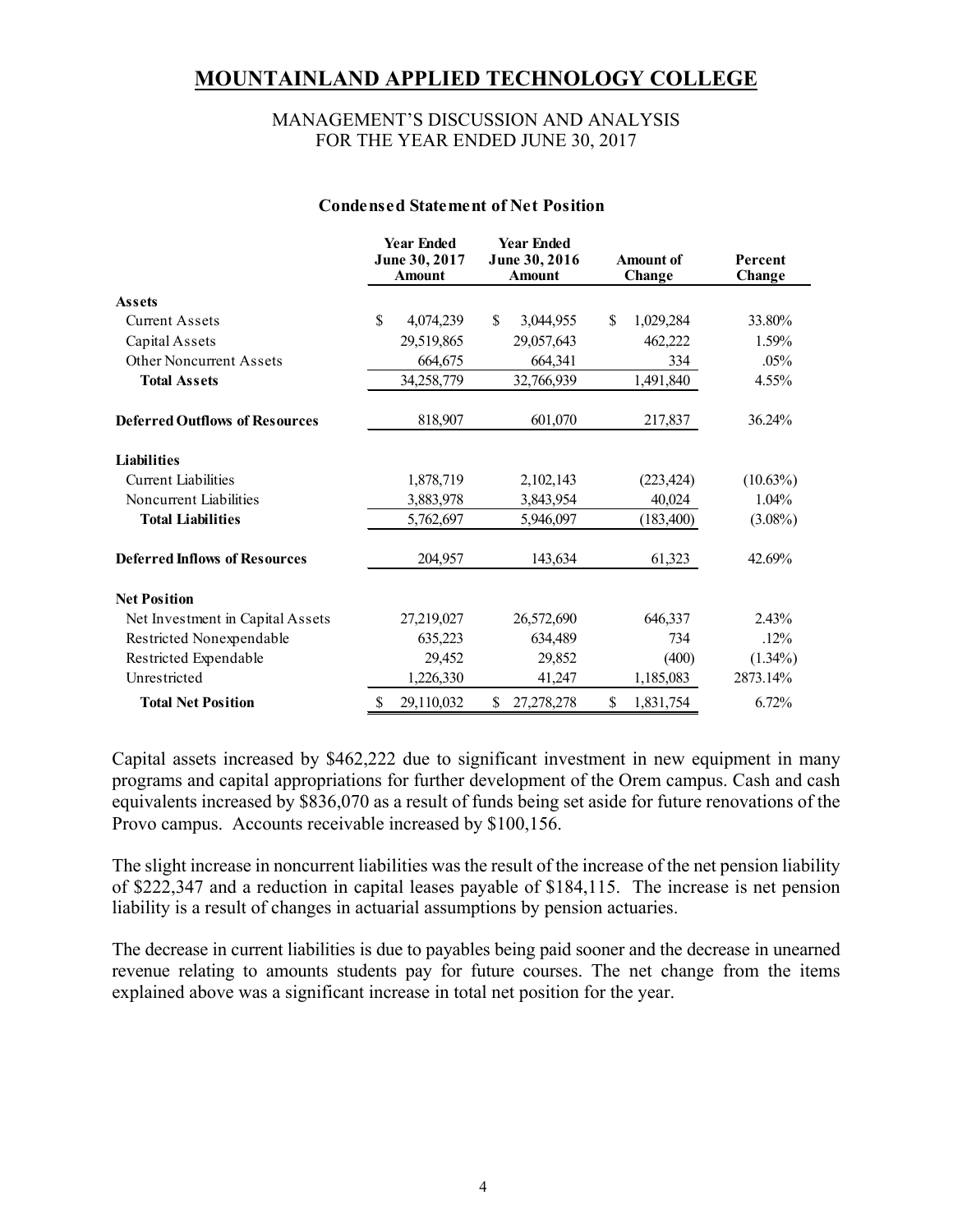### MANAGEMENT'S DISCUSSION AND ANALYSIS FOR THE YEAR ENDED JUNE 30, 2017

### *Statement of Revenues, Expenses, and Changes in Net Position*

Changes in net position as presented on the Statement of Net Position are based on the activity presented in the Statement of Revenues, Expenses, and Changes in Net Position. The purpose of the statement is to present the operating and nonoperating revenues received by the College; the operating and nonoperating expenses paid by the College; and any other revenues and expenses received or spent by the College.

Generally speaking, operating revenues are received for providing goods and services to the various customers and constituents of the College. Operating expenses are those expenses paid to acquire or produce the goods and services provided in return for operating revenues and to carry out the mission of the College. Nonoperating revenues are revenues received for which goods and services are not provided. For example, state appropriations are nonoperating because they are provided by the Legislature to the College without the Legislature directly receiving commensurate goods or services for those revenues.

|                                     | <b>Year Ended</b><br><b>Year Ended</b><br>June 30, 2017<br>June 30, 2016<br><b>Amount</b><br><b>Amount</b> |                  | <b>Amount of</b><br>Change | Percent<br>Change |
|-------------------------------------|------------------------------------------------------------------------------------------------------------|------------------|----------------------------|-------------------|
| <b>Operating Revenues</b>           | \$<br>4,546,640                                                                                            | S.<br>4,104,502  | \$<br>442,138              | 10.77%            |
| <b>Operating Expenses</b>           | 15,459,563                                                                                                 | 14,775,024       | 684,539                    | 4.63%             |
| Operating Income (Loss)             | (10,912,923)                                                                                               | (10,670,522)     | (242, 401)                 | 2.27%             |
| Nonoperating Revenues               | 11,587,201                                                                                                 | 10,832,196       | 755,005                    | 6.97%             |
| Capital Appropriations              | 1,153,976                                                                                                  | 644,806          | 509,170                    | 78.96%            |
| Capital Grants and Gifts            | 3,500                                                                                                      | 51,500           | (48,000)                   | $(93.20\%)$       |
| Increase (Decrease) in Net Position | 1,831,754                                                                                                  | 857,980          | 973,774                    | 113.50%           |
| Net Position – Beginning of Year    | 27,278,278                                                                                                 | 26,420,298       | 857,980                    | 3.25%             |
| Net Position $-$ End of Year        | 29,110,032                                                                                                 | 27,278,278<br>S. | 1,831,754<br>S             | 6.72%             |

### **Condensed Statement of Revenue, Expenses, and Changes in Net Position**

The Statement of Revenues, Expenses, and Changes in Net Position reflects an increase in net position of \$1,831,754 during fiscal year 2017. An explanation of a few of the changes in net position follows:

- Operating Revenue increased due to student tuition and fees from increased enrollment.
- Operating expenses increased as new appropriations allowed for additional positions and program expansion from the prior year.
- Nonoperating revenues increased due to an increase in state appropriations.
- Capital Appropriations increased with the additional remodel of the Orem campus.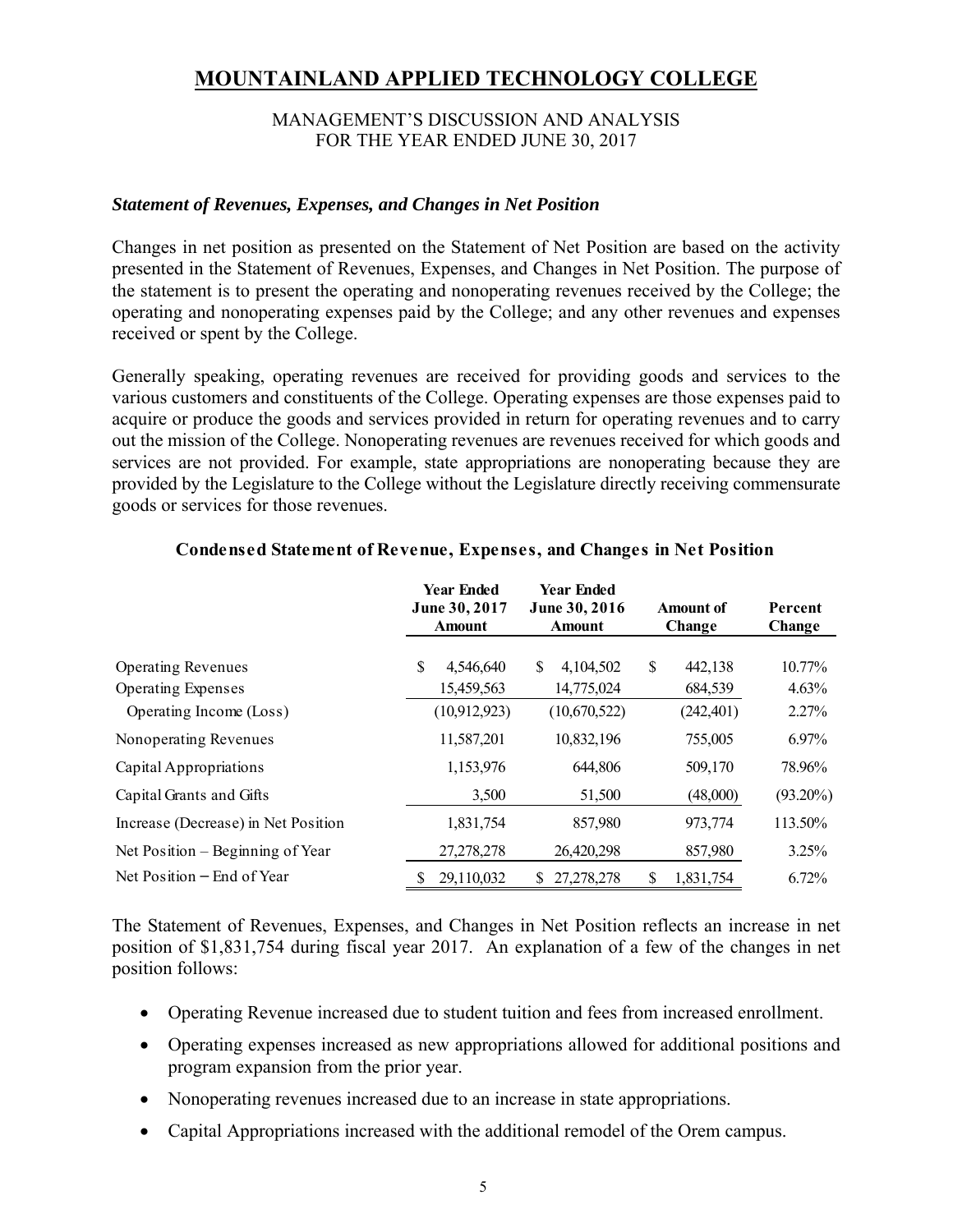### MANAGEMENT'S DISCUSSION AND ANALYSIS FOR THE YEAR ENDED JUNE 30, 2017

**Revenues.** The following schedule presents a summary of College revenues for the fiscal years ended June 30, 2017 and 2016:

The revenue comparisons below show an overall increase of 10.43%. Operating revenues increased by 10.77% for the year. Nonoperating revenues increased by 6.76% with state appropriations increasing by 6.35% during the year. Operating State Grants and Contracts decreased due to the loss of a \$200,000 UCAP grant during 2016 which was for one year only. Nonoperating State Grants and Contracts increased by \$100,000 with a \$100,000 increase in Custom Fit funding.

|                                             | <b>Year Ended</b><br>June 30, 2017<br>Amount | Percent of<br><b>Total</b><br>Revenue | <b>Year Ended</b><br>June 30, 2016<br><b>Amount</b> | <b>Amount of</b><br>Change | Percent<br>Change |
|---------------------------------------------|----------------------------------------------|---------------------------------------|-----------------------------------------------------|----------------------------|-------------------|
| <b>Operating Revenues</b>                   |                                              |                                       |                                                     |                            |                   |
| Student Tuition and Fees (Net)              | \$2,730,662                                  | 15.65%                                | \$2,337,309                                         | 393,353<br>\$              | 16.83%            |
| <b>Federal Grants and Contracts</b>         | 135,419                                      | .78%                                  | 141,504                                             | (6,085)                    | $(4.30\%)$        |
| <b>State Grants and Contracts</b>           | 159,092                                      | .91%                                  | 262,792                                             | (103,700)                  | $(39.46\%)$       |
| Private Grants and Contracts                | 401,534                                      | 2.30%                                 | 300,472                                             | 101,062                    | 33.63%            |
| Sales and Service of Educational Activities | 322,809                                      | 1.85%                                 | 377,683                                             | (54, 874)                  | (14.53%)          |
| Auxiliary Enterprises                       | 717,983                                      | 4.12%                                 | 599,048                                             | 118,935                    | 19.85%            |
| Other Operating Revenues                    | 79,141                                       | $.45\%$                               | 85,694                                              | (6, 553)                   | $(7.65\%)$        |
| <b>Total Operating Revenues</b>             | 4,546,640                                    | 26.07%                                | 4,104,502                                           | 442,138                    | 10.77%            |
| <b>Nonoperating Revenues</b>                |                                              |                                       |                                                     |                            |                   |
| State Appropriations                        | 10,417,300                                   | 59.72%                                | 9,795,400                                           | 621,900                    | $6.35\%$          |
| Federal Grants and Contracts                | 718,709                                      | 4.12%                                 | 721,744                                             | (3,035)                    | (.42%)            |
| <b>State Grants and Contracts</b>           | 556,000                                      | 3.19%                                 | 456,000                                             | 100,000                    | 21.93%            |
| Gifts                                       |                                              | $.00\%$                               |                                                     |                            | $.00\%$           |
| Interest Income                             | 46,908                                       | .27%                                  | 22,012                                              | 24,896                     | 113.10%           |
| <b>Total Nonoperating Revenues</b>          | 11,738,917                                   | 67.30%                                | 10,995,156                                          | 743,761                    | 6.76%             |
| <b>Other Revenues</b>                       |                                              |                                       |                                                     |                            |                   |
| Capital Appropriations and Gifts            | 1,157,476                                    | 6.64%                                 | 696,306                                             | 461,170                    | 66.23%            |
| <b>Total Revenues</b>                       | \$17,443,033                                 | 100.00%                               | \$15,795,964                                        | \$1,647,069                | 10.43%            |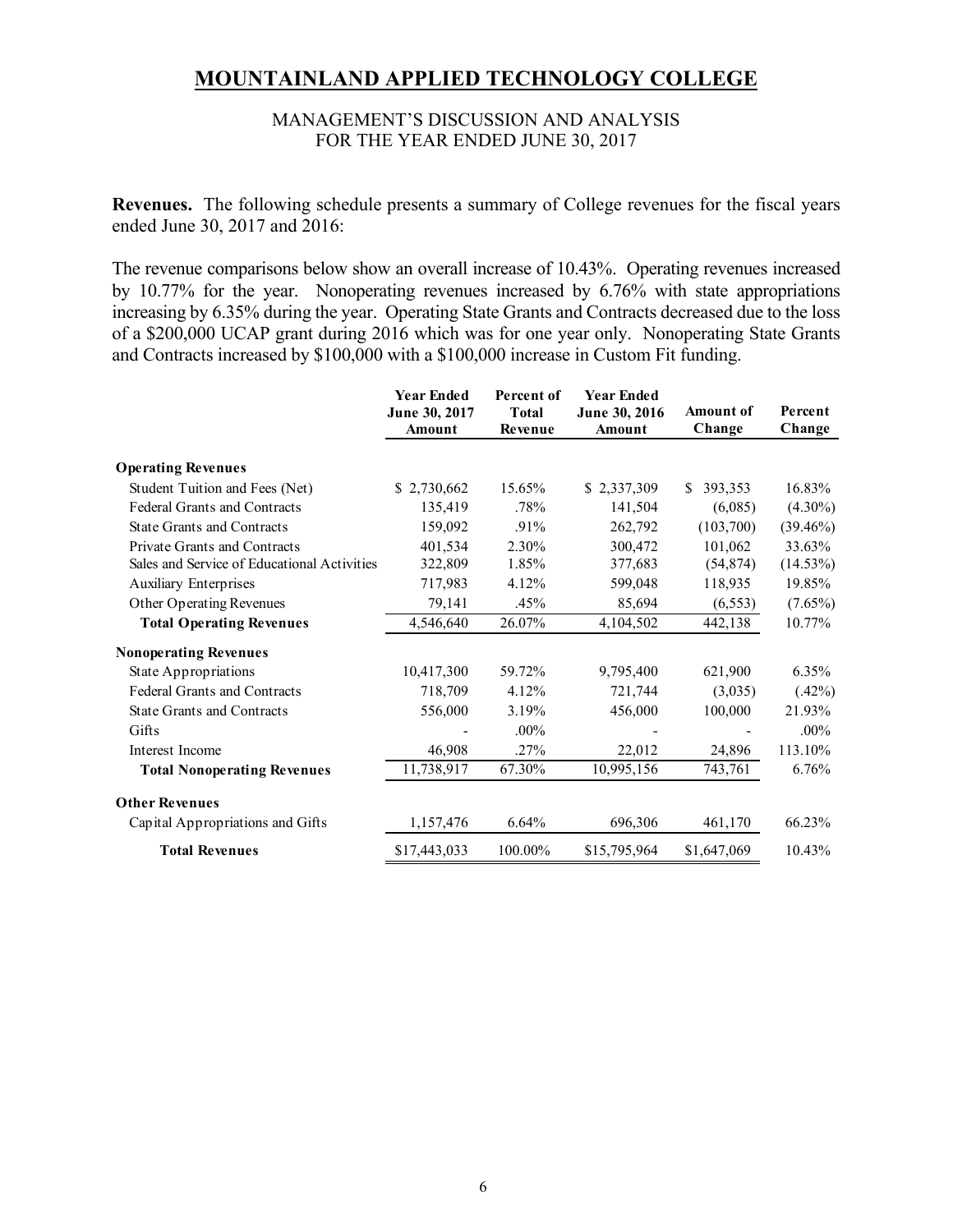### MANAGEMENT'S DISCUSSION AND ANALYSIS FOR THE YEAR ENDED JUNE 30, 2017

**Expenses.** The following schedule presents a summary of College expenses for fiscal years ended June 30, 2017 and 2016:

|                                             | <b>Year Ended</b><br>June 30, 2017<br><b>Amount</b> | Percent of<br><b>Total</b><br><b>Expense</b> | Year Ended<br>June 30, 2016<br><b>Amount</b> | <b>Amount of</b><br>Change | Percent<br>Change |
|---------------------------------------------|-----------------------------------------------------|----------------------------------------------|----------------------------------------------|----------------------------|-------------------|
| <b>Operating Expenses</b>                   |                                                     |                                              |                                              |                            |                   |
| <b>Salaries</b>                             | S.<br>7,027,695                                     | 45.46%                                       | \$.<br>6,400,565                             | \$627,130                  | 9.80%             |
| Fringe Benefits                             | 2,280,633                                           | 14.75%                                       | 2,029,806                                    | 250,827                    | 12.36%            |
| Actuarial Calculated Pension Expense        | 420,714                                             | 2.72%                                        | 287,235                                      | 133,479                    | 100.00%           |
| Scholarships                                | 303,627                                             | 1.96%                                        | 353,007                                      | (49,380)                   | $(13.99\%)$       |
| Maintenance and Utilities                   | 805,082                                             | 5.21%                                        | 766,264                                      | 38,818                     | 5.07%             |
| General and Administrative                  | 2,834,079                                           | 18.33%                                       | 3,127,469                                    | (293,390)                  | $(9.38\%)$        |
| Costs of Good Sold                          |                                                     |                                              |                                              |                            |                   |
| Sales and Service of Educational Activities | 77,031                                              | $.50\%$                                      | 138,300                                      | (61,269)                   | $(44.30\%)$       |
| <b>Auxiliary Enterprieses</b>               | 760,274                                             | 4.92%                                        | 677,791                                      | 82,483                     | 12.17%            |
| Depreciation                                | 950,428                                             | 6.15%                                        | 994,587                                      | (44, 159)                  | $(4.44\%)$        |
| <b>Total Operating Expenses</b>             | \$15,459,563                                        | 99.03%                                       | \$14,775,024                                 | \$684,539                  | $4.63\%$          |
| <b>Nonoperating Expenses</b>                |                                                     |                                              |                                              |                            |                   |
| Interest on Capital Leases                  | 151,716<br>-S                                       | .98%                                         | \$<br>162,960                                | (11,244)<br>\$             | $(6.90\%)$        |
| <b>Total Expenses</b>                       | 15,611,279                                          | 100.00%                                      | \$14,937,984                                 | \$673,295                  | 4.51%             |

Expenses for the year ended June 30, 2017 increased by \$673,295 over the previous year. This increase is due to increases in expenditures in all areas caused by the growth of the College. Salaries increased by \$627,130; Fringe Benefits increased by \$250,827 as a result of keeping up with increasing enrollments, competitive salaries, and expanding support positions and programs; and General and Administrative expenses decreased by \$293,390 because a large amount of computer lab upgrades were made in fiscal year 2016, so few upgrades were necessary in fiscal year 2017.

### *Statement of Cash Flows*

The Statement of Cash Flows presents detailed information about the cash activity of the College during the year. The statement is divided into six sections. The first section deals with operating cash flows and shows the cash provided by and used by the operating activities of the College. The second section reflects cash flows from noncapital financing activities. This section shows the cash received and spent for nonoperating, noninvesting, and noncapital financing purposes. The third section deals with the cash provided by and used for the acquisition and construction of capital related items. The fourth section details the cash flows from investing activities and shows the purchases, proceeds, and interest received from investing activities. The fifth section reconciles the net cash provided by and used in operating activities to the operating income or loss reflected on the Statement of Revenues, Expenses, and Changes in Net Position. The sixth section reflects the noncash transactions for investing, capital, and financing activities.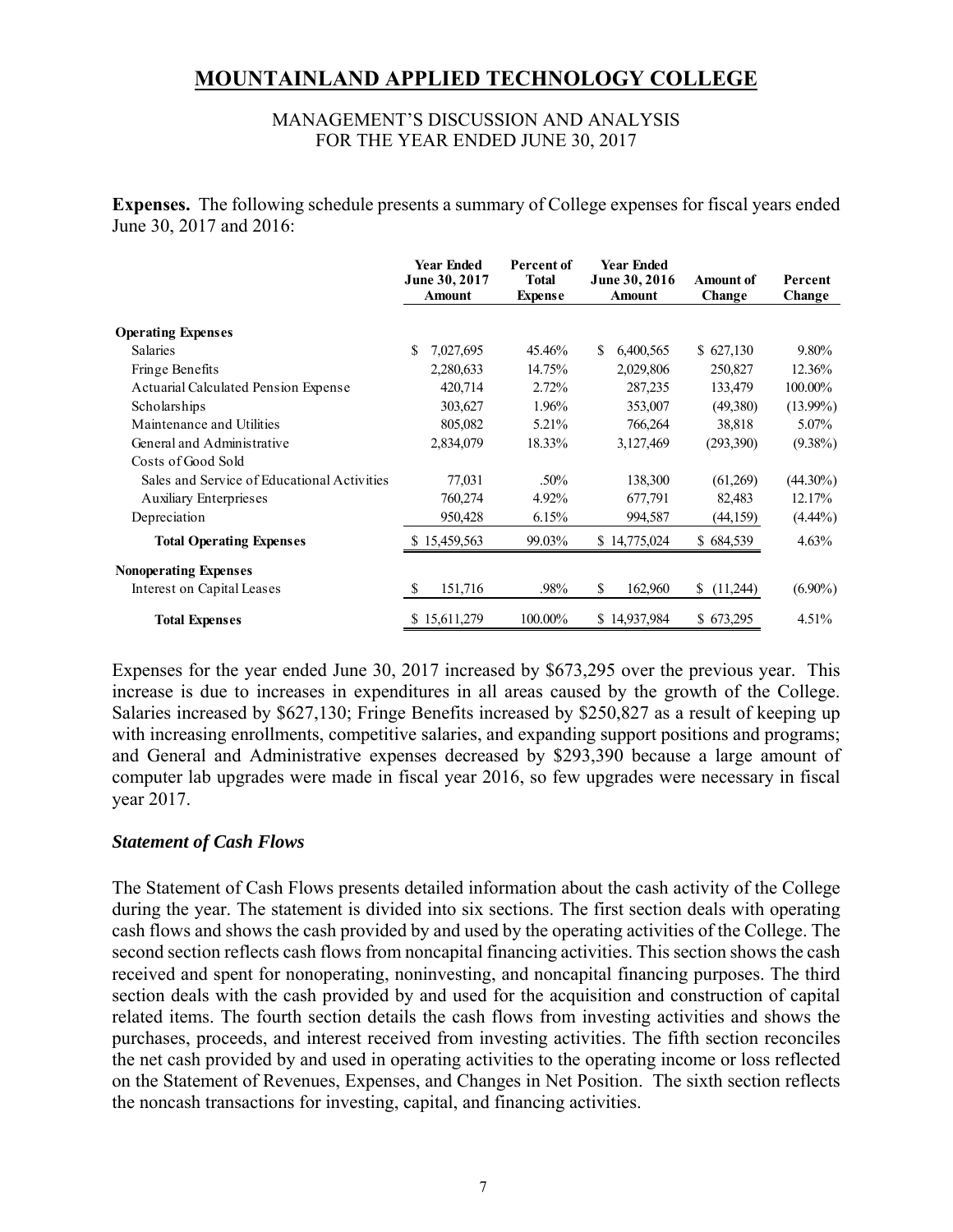### MANAGEMENT'S DISCUSSION AND ANALYSIS FOR THE YEAR ENDED JUNE 30, 2017

### *Notes to the Financial Statements*

The Notes to the Financial Statements provide additional information that is essential to a full understanding of the data provided in the financial statements.

### **Economic Outlook**

The Utah State Legislature appropriated a modest increase to the College for fiscal year 2018 which will help ensure a strong financial position for the College. The College is not aware of any currently known facts, decisions, or conditions that are expected to have a significant effect on the financial position or results of operations during this fiscal year beyond those unknown variations having a global effect on virtually all types of business operations.

The College's overall financial position is strong. The College anticipates the current fiscal year will be stronger than the last and will maintain a close watch over resources to maintain the College's ability to react to unknown internal and external issues.

> Kirt J. Michaelis, MBA, CPA Vice President of Administrative Services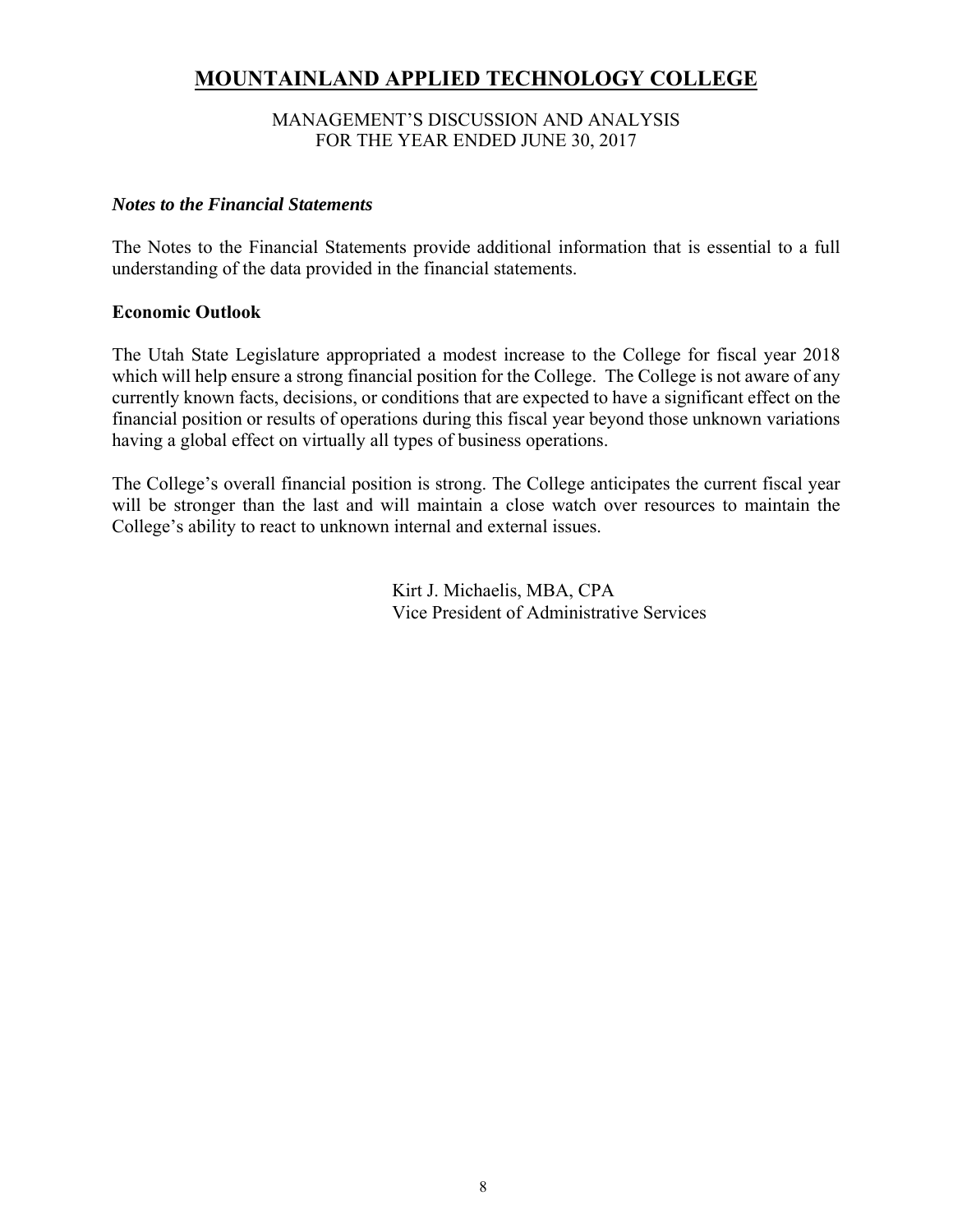#### STATEMENT OF NET POSITION JUNE 30, 2017

#### **ASSETS**

| <b>Current Assets</b>                           |                 |
|-------------------------------------------------|-----------------|
| Cash and Cash Equivalents                       | \$<br>2,676,746 |
| Accounts Receivable, net (Note 3)               |                 |
| <b>From State Entities</b>                      | 525,439         |
| From Others                                     | 480,679         |
| Prepaid Expenses                                | 18,410          |
| Inventories (Note 5)                            | 372,965         |
| <b>Total Current Assets</b>                     | 4,074,239       |
| <b>Noncurrent Assets</b>                        |                 |
| Restricted Cash and Cash Equivalents            | 664,675         |
| Non-depreciable Capital Assets (Note 6)         | 5,921,873       |
| Depreciable Capital Assets, net (Note 6)        | 23,597,992      |
| <b>Total Noncurrent Assets</b>                  | 30,184,540      |
| <b>Total Assets</b>                             | 34,258,779      |
| <b>DEFERRED OUTFLOWS OF RESOURCES</b>           |                 |
| Deferred Outflows Related to Pensions (Note 10) | 818,907         |
| <b>Total Deferred Outflows of Resources</b>     | 818,907         |
| <b>LIABILITIES</b>                              |                 |
| <b>Current Liabilities</b>                      |                 |
| Accounts Payable (Note 4)                       |                 |
| To State Entities                               | 31,158          |
| To Others                                       | 379,487         |
| Accrued Liabilities (Note 4)                    |                 |
| To State Entities                               | 3,941           |
| To Others                                       | 390,390         |
| <b>Unearned Revenue</b>                         | 877,654         |
| Current Portion of Capital Leases               | 196,089         |
| <b>Total Current Liabilities</b>                | 1,878,719       |
| Noncurrent Liabilities (Note 8)                 |                 |
| Accrued Liabilities (Note 4)                    | 72,630          |
| Capital Leases (Note 7)                         | 2,104,749       |
| Net Pension Liability (Note 10)                 | 1,706,599       |
| <b>Total Noncurrent Liabilities</b>             | 3,883,978       |
| <b>Total Liabilities</b>                        | 5,762,697       |
| <b>DEFERRED INFLOWS OF RESOURCES</b>            |                 |
| Deferred Inflows Related to Pensions (Note 10)  | 204,957         |
| <b>Total Deferred Inflows of Resources</b>      | 204,957         |
| <b>NET POSITION</b>                             |                 |
| Net Investment in Capital Assets                | 27,219,027      |
| Restricted for:                                 |                 |
| Nonexpendable - Scholarships                    | 635,223         |
| Expendable - Scholarships and Grants            | 29,452          |
| Unrestricted                                    | 1,226,330       |
| <b>Total Net Position</b>                       | 29,110,032<br>S |

*The accompanying notes are an integral part of these financial statements.*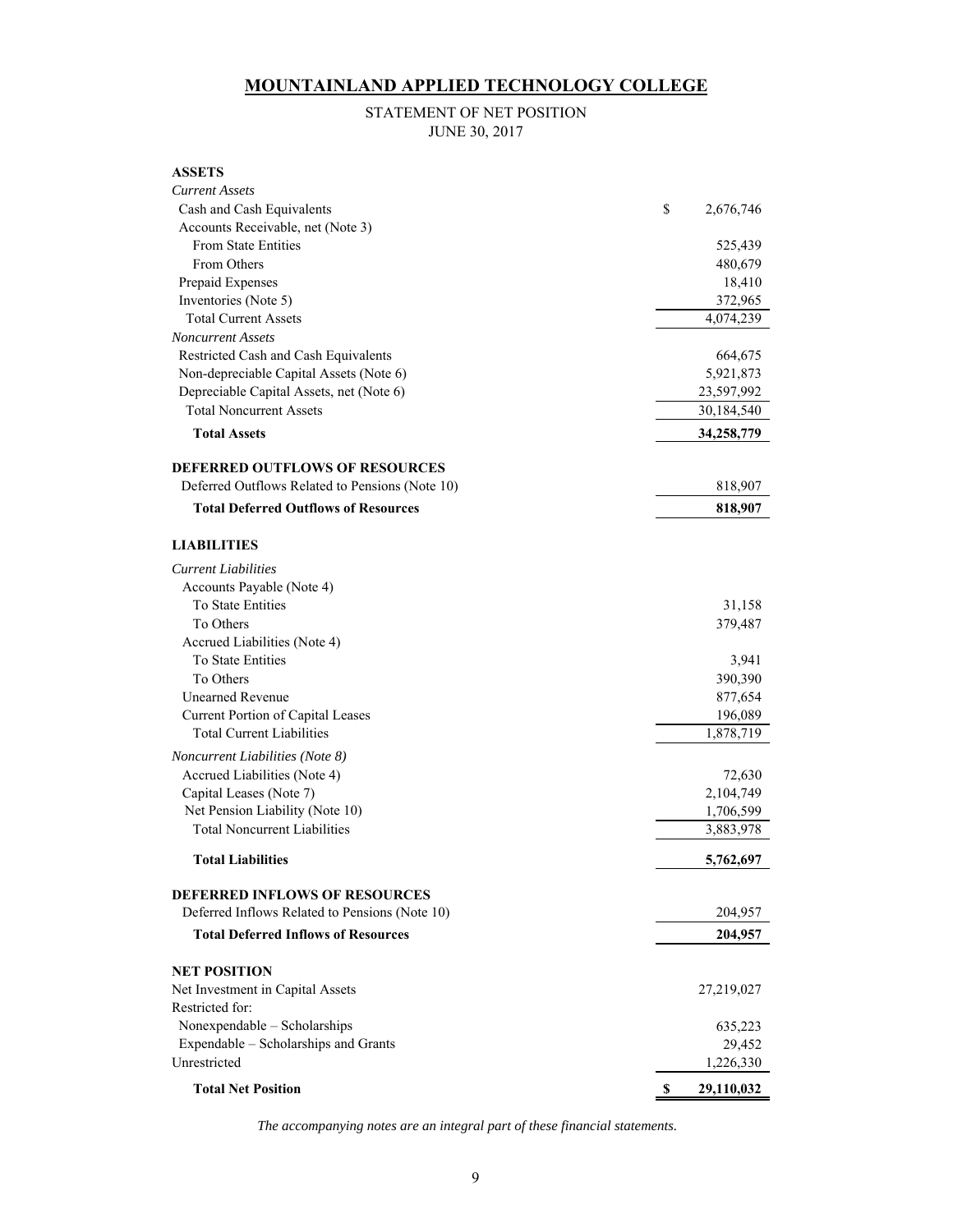### STATEMENT OF REVENUES, EXPENSES AND CHANGES IN NET POSITION FOR THE YEAR ENDED JUNE 30, 2017

| <b>OPERATING REVENUES</b>                                        |                  |
|------------------------------------------------------------------|------------------|
| Student Tuition and Fees (net of allowances of \$466,430)        | \$<br>2,730,662  |
| <b>Federal Grants and Contracts</b>                              | 135,419          |
| <b>State Grants and Contracts</b>                                | 159,092          |
| <b>Private Grants and Contracts</b>                              | 401,534          |
| Sales and Service of Educational Activities                      | 322,809          |
| <b>Auxiliary Enterprises</b>                                     | 717,983          |
| <b>Other Operating Revenues</b>                                  | 79,141           |
| <b>Total Operating Revenues</b>                                  | 4,546,640        |
| <b>OPERATING EXPENSES</b>                                        |                  |
| Salaries                                                         | 7,027,695        |
| <b>Fringe Benefits</b>                                           | 2,280,633        |
| Actuarial Calculated Pension Expense (Note 10)                   | 420,714          |
| Scholarships                                                     | 303,627          |
| Maintenance and Utilities                                        | 805,082          |
| General and Administrative                                       | 2,834,079        |
| Cost of Goods Sold - Sales and Service of Educational Activities | 77,031           |
| Cost of Goods Sold - Auxiliary Enterprises                       | 760,274          |
| Depreciation                                                     | 950,428          |
| <b>Total Operating Expenses</b>                                  | 15,459,563       |
| <b>Operating Income (Loss)</b>                                   | (10, 912, 923)   |
| <b>NONOPERATING REVENUES (EXPENSES)</b>                          |                  |
| <b>State Appropriations</b>                                      | 10,417,300       |
| <b>Federal Grants and Contracts</b>                              | 718,709          |
| <b>State Grants and Contracts</b>                                | 556,000          |
| Interest Income                                                  | 46,908           |
| <b>Interest on Capital Leases</b>                                | (151,716)        |
| Net Nonoperating Revenues (Expenses)                             | 11,587,201       |
| <b>Income Before Other Revenues (Expenses)</b>                   | 674,278          |
| <b>OTHER REVENUES (EXPENSES)</b>                                 |                  |
| Capital Appropriations                                           | 1,153,976        |
| Capital Grants and Gifts                                         | 3,500            |
| <b>Total Other Revenues (Expenses)</b>                           | 1,157,476        |
| <b>INCREASE (DECREASE) IN NET POSITION</b>                       | 1,831,754        |
| <b>NET POSITION - BEGINNING OF YEAR</b>                          | 27, 278, 278     |
| <b>NET POSITION - END OF YEAR</b>                                | \$<br>29,110,032 |

*The accompanying notes are an integral part of these financial statements.*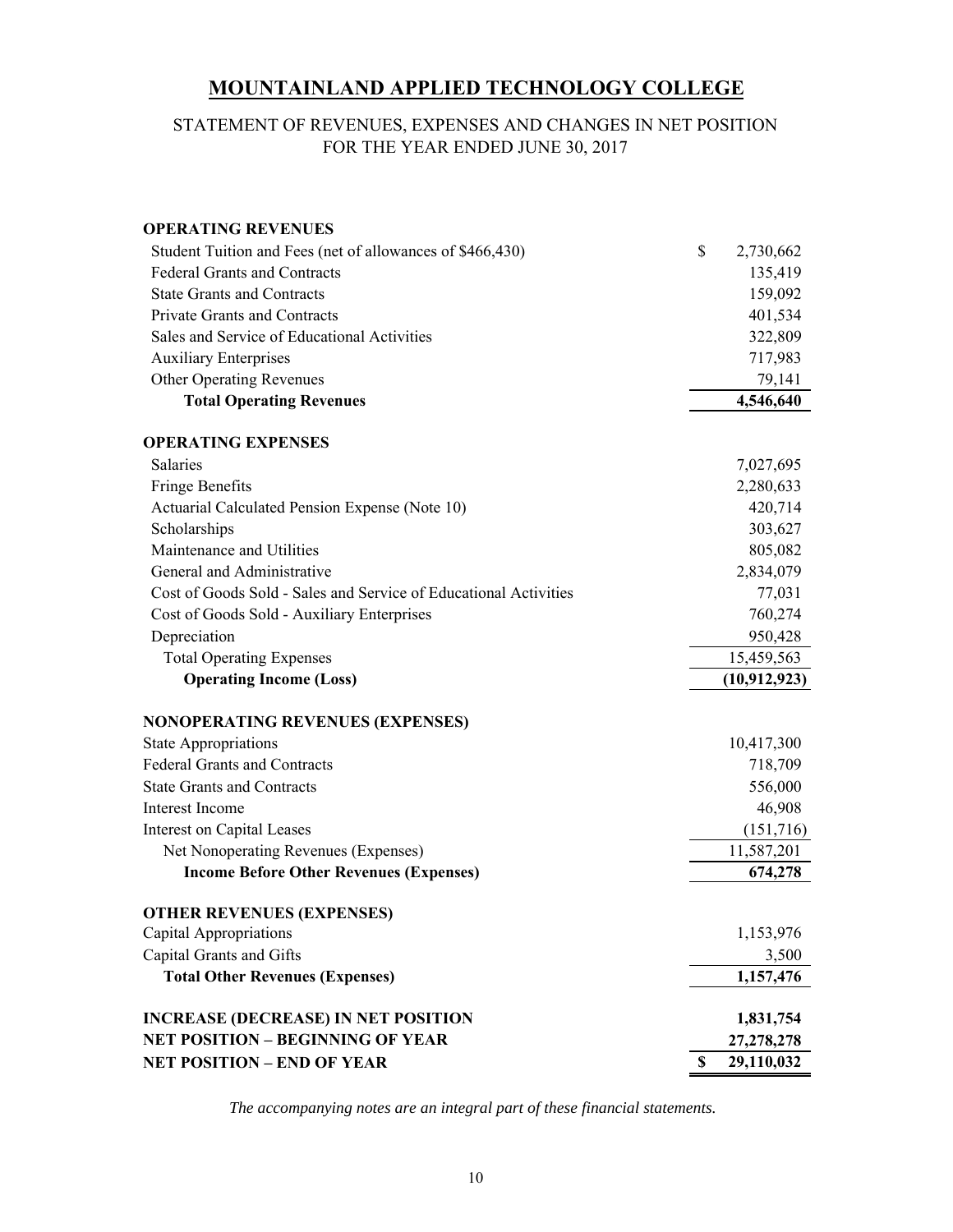#### STATEMENT OF CASH FLOWS FOR THE YEAR ENDED JUNE 30, 2017

| <b>CASH FLOWS FROM OPERATING ACTIVITIES</b>                                      |    |               |
|----------------------------------------------------------------------------------|----|---------------|
| Receipts from Tuition and Fees                                                   | \$ | 2,626,258     |
| Receipts from Grants and Contracts                                               |    | 608,083       |
| Payments to Suppliers                                                            |    | (4, 563, 417) |
| Payments for Employee Services and Benefits                                      |    | (9,760,765)   |
| Payments for Student Aid: Scholarships and Fellowships                           |    | (303,627)     |
| Receipts for Auxiliary and Educational Activities Sales and Services             |    | 1,040,792     |
| Other Operating Receipts                                                         |    | 41,690        |
| <b>Net Cash Provided (Used) by Operating Activities</b>                          |    | (10,310,986)  |
| CASH FLOWS FROM NONCAPITAL FINANCING ACTIVITIES                                  |    |               |
| <b>State Appropriations</b>                                                      |    | 10,417,300    |
| Federal Grants and Contracts                                                     |    | 718,709       |
| <b>State Grants and Contracts</b>                                                |    | 556,000       |
| Net Cash Provided (Used) by Noncapital Financing Activities                      |    | 11,692,009    |
| CASH FLOWS FROM CAPITAL AND RELATED FINANCING ACTIVITIES                         |    |               |
| <b>Capital Lease Payments</b>                                                    |    | (335, 830)    |
| Purchases of Capital Assets                                                      |    | (255,697)     |
| <b>Net Cash Provided (Used) by Capital Financing Activities</b>                  |    | (591, 527)    |
| <b>CASH FLOWS FROM INVESTING ACTIVITIES</b>                                      |    |               |
| <b>Investment Income Received</b>                                                |    | 46,908        |
| <b>Net Cash Provided (Used) by Investing Activities</b>                          |    | 46,908        |
| <b>Net Increase in Cash</b>                                                      |    | 836,404       |
| <b>Cash and Cash Equivalents-Beginning of Year</b>                               |    | 2,505,017     |
| Cash and Cash Equivalents-End of Year                                            | S  | 3,341,421     |
| RECONCILIATION OF NET INCOME (LOSS) TO                                           |    |               |
| NET CASH PROVIDED (USED) BY OPERATING ACTIVITIES                                 |    |               |
| <b>Operating Loss</b>                                                            | S. | (10,912,923)  |
| Adjustments to Reconcile Net Operating Loss to Net Cash                          |    |               |
| Provided (Used) by Operating Activities:                                         |    |               |
| Depreciation Expense                                                             |    | 950,428       |
| Difference Between Actuarial Calculated Pension Expense and Actual Contributions |    | 66,355        |
| Changes in Assets and Liabilities                                                |    |               |
| (Increase) Decrease in Accounts Receivable                                       |    | (100, 156)    |
| (Increase) Decrease in Inventories                                               |    | (88,098)      |
| (Increase) Decrease in Prepaid Expenses                                          |    | (4,960)       |
| Increase (Decrease) in Accounts Payable                                          |    | (56, 519)     |
| Increase (Decrease) in Accrued Liabilities                                       |    | (36, 232)     |
| Increase (Decrease) in Unearned Revenue                                          |    | (128, 881)    |
| <b>Net Cash Provided (Used) by Operating Activities</b>                          | S  | (10,310,986)  |
| NONCASH INVESTING, CAPITAL, AND FINANCING ACTIVITIES                             |    |               |
| Disposal of Capital Assets                                                       |    | (39, 964)     |
| <b>Capital Appropriations</b>                                                    |    | 1,153,976     |
| <b>Donated Assets</b>                                                            |    | 3,500         |
| <b>Total Noncash Investing, Capital, and Financing Activities</b>                | \$ | 1,117,512     |

*The accompanying notes are an integral part of these financial statements.*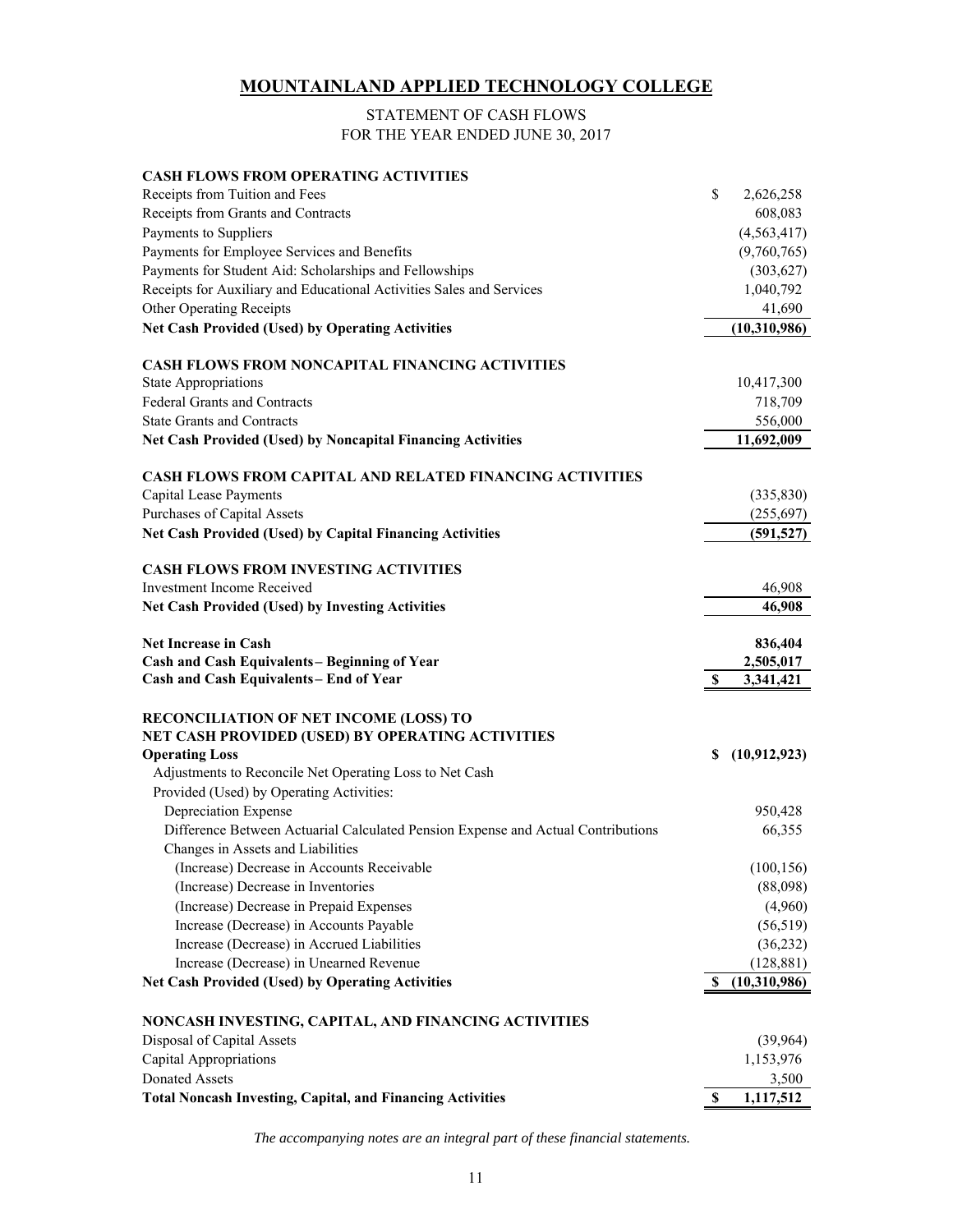### NOTES TO THE FINANCIAL STATEMENTS FOR THE YEAR ENDED JUNE 30, 2017

### **NOTE 1. SUMMARY OF SIGNIFICANT ACCOUNTING POLICIES**

### Nature of Operations

Mountainland Applied Technology College (College) is one of eight regional campuses of the Utah College of Applied Technology (UCAT), a public college in the State of Utah. The College's mission is to provide market-driven career and technical education which meets the demand by employers for technically skilled workers.

### Reporting Entity

The financial reporting entity, as defined by Governmental Accounting Standards Board (GASB) Statements, consists of the primary government, organizations for which the primary government is financially accountable, and other organizations for which the nature and significance of their relationship with the primary government are such that the exclusion could cause the financial statements to be misleading or incomplete.

As noted above, the College is one of eight campuses of UCAT. UCAT is considered a component unit of the State of Utah because it receives appropriations from the State. The financial activity of UCAT is included in the State's *Comprehensive Annual Financial Report.*

### Basis of Accounting

For financial reporting purposes, the College is considered a special purpose government entity engaged only in business-type activities. Accordingly, the College's financial statements have been presented using the economic resources measurement focus and the accrual basis of accounting. Under the accrual basis, revenues are recognized when earned, and expenses are recorded when an obligation has been incurred. All significant intraagency transactions have been eliminated.

### Cash & Cash Equivalents and Investments

For the purposes of the Statement of Cash Flows, the College considers all highly liquid investments with an original maturity of three months or less to be cash equivalents. Funds invested through the Public Treasurers' Investment Fund (PTIF) are considered cash equivalents.

Investments are recorded at fair value in accordance with GASB Statement No. 72, *Fair Value Measurement and Application*. Accordingly, the change in fair value of investments is recognized as an increase or decrease to investment assets and investment income. The College distributes earnings from pooled investments based on the average daily investment balance of each participating account or, for endowments, distributes according to the College's spending policy.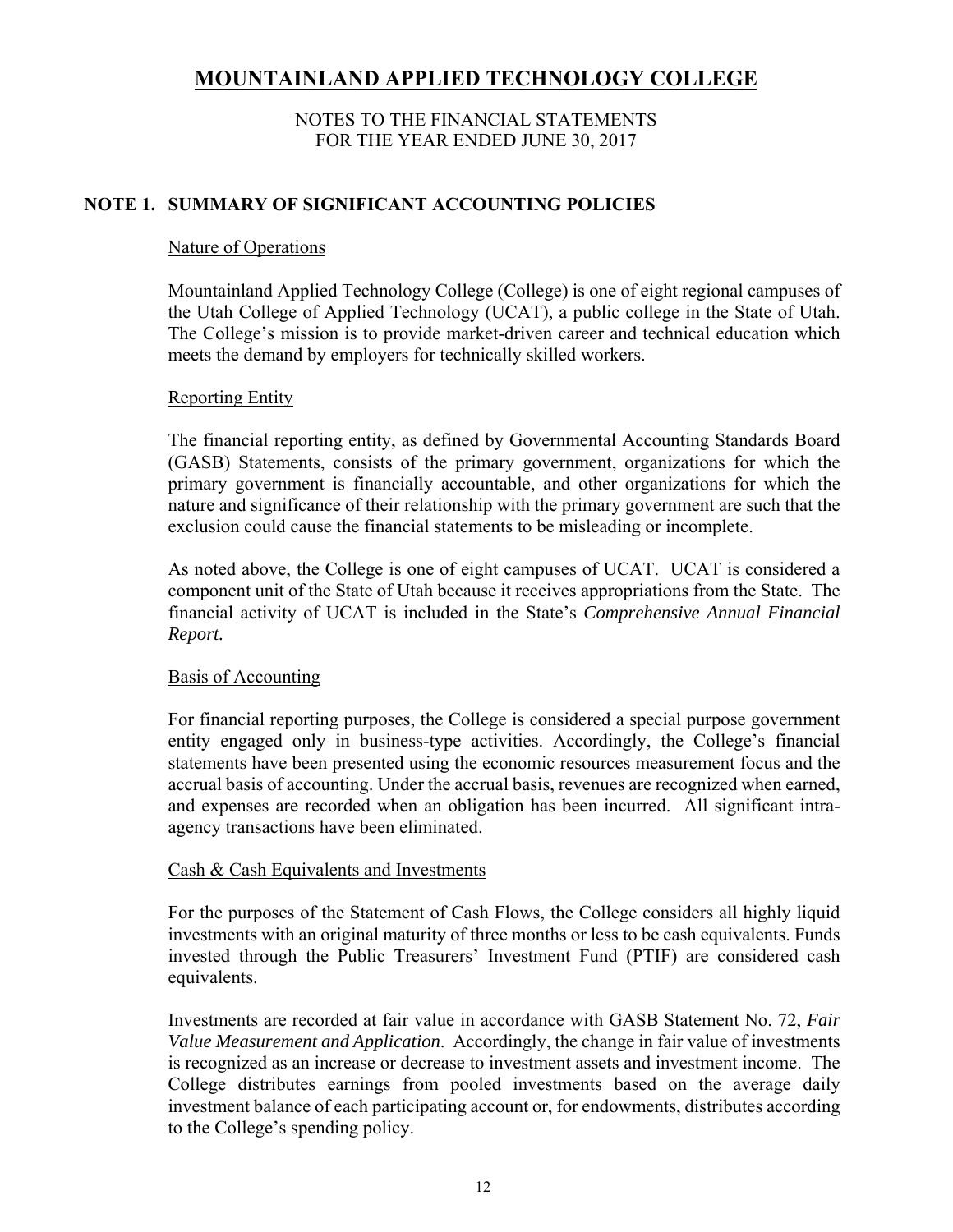### NOTES TO THE FINANCIAL STATEMENTS FOR THE YEAR ENDED JUNE 30, 2017

### Accounts Receivable

Accounts receivable consist of tuition and fee charges to students and auxiliary enterprise services provided to students, faculty, and staff, the majority of each residing in the State of Utah. Accounts receivable also include amounts due from the Federal Government, state and local governments, or private sources, in connection with reimbursement of allowable expenditures made pursuant to the College's grants and contracts.

### Inventories

Inventories are carried at the lower of cost or market on either the first-in, first-out ("FIFO") basis or on the average cost basis.

### Capital Assets

Capital assets are recorded at cost on the date of acquisition or acquisition value at the date of donation in the case of gifts. For equipment, the College's capitalization policy includes all items with a unit cost of \$1,000 or more and an estimated useful life greater than one year. Buildings, building additions, and building improvements that extend the useful life or add to the capacity of the asset or infrastructure, and land improvements are capitalized if the cost is over \$20,000. Routine repairs and maintenance are charged to operating expense in the year in which the expense was incurred.

Depreciation is computed using the straight-line method over the estimated useful lives of the assets: 40 years for buildings and improvements and 3 to 5 years for equipment.

### Pensions

For purposes of measuring the net pension liability, deferred outflows of resources and deferred inflows of resources related to pensions, and pension expense, information about the fiduciary net position of the Utah Retirement Systems (Systems) Pension Plan and additions to/deductions from the Systems' fiduciary net position have been determined on the same basis as they are reported by the Systems. For this purpose, benefit payments (including refunds of employee contributions) are recognized when due and payable in accordance with the benefit terms. Investments are reported at fair value.

### Deferred Outflows/Inflows of Resources

In addition to assets, financial statements will sometimes report a separate section for deferred outflows of resources. This separate financial statement element, deferred outflows of resources, represents a consumption of net position that applies to a future period(s) and will not be recognized as an outflow of resources (expense/expenditure) until then. In addition to liabilities, the financial statements will sometimes report a separate section for deferred inflows of resources. This separate financial statement element,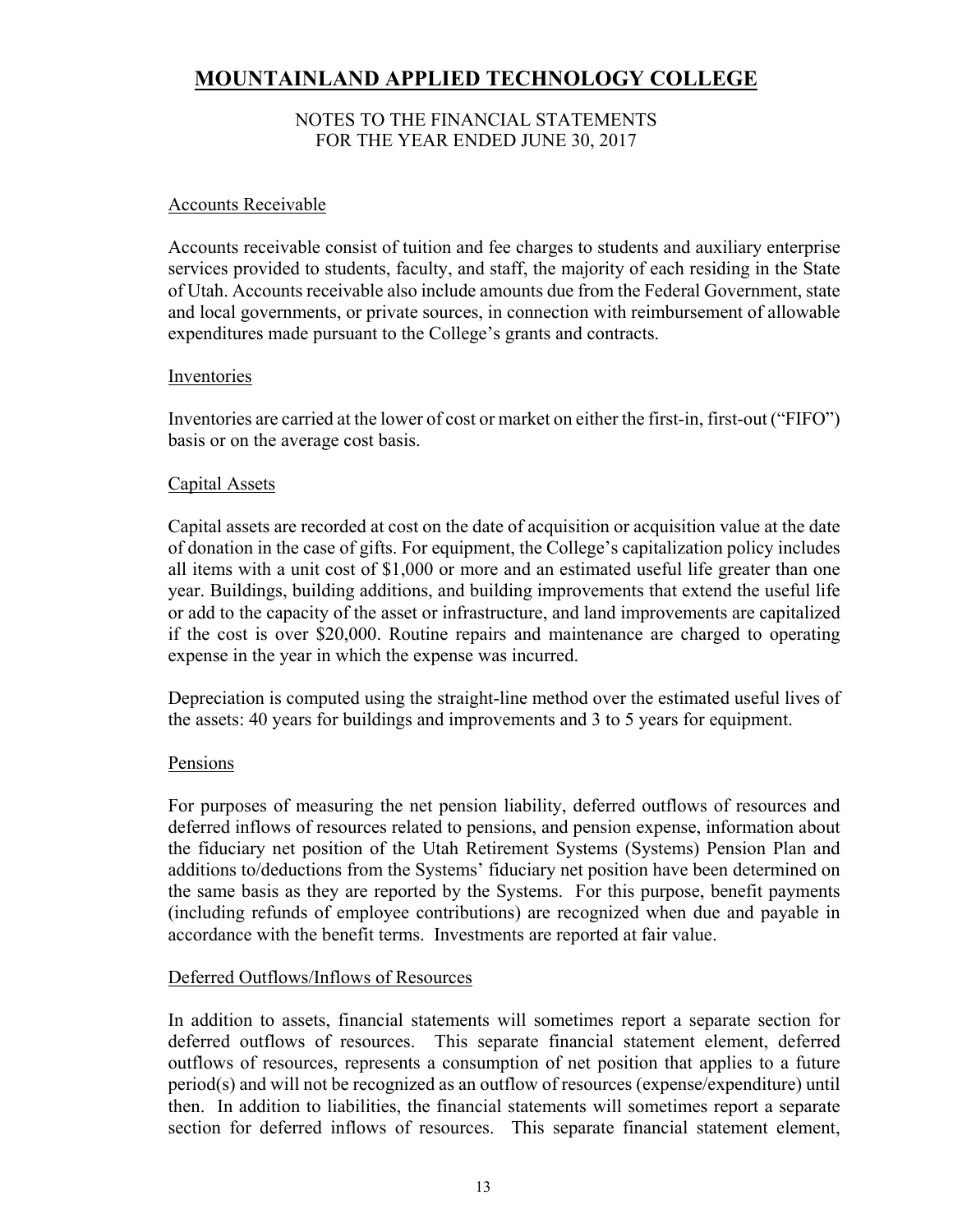### NOTES TO THE FINANCIAL STATEMENTS FOR THE YEAR ENDED JUNE 30, 2017

deferred inflows of resources, represents an acquisition of net position that applies to a future period(s) and will not be recognized as an inflow of resources (revenue) until that time.

### Noncurrent Liabilities

Noncurrent liabilities include: (1) capital lease obligations with contractual maturities greater than one year; and (2) estimated amounts for accrued liabilities that will not be paid within the next fiscal year.

### Compensated Absences

Employee vacation and compensation pay is accrued at year end for financial statement purposes. The liability and expense incurred are recorded at year end as accrued liabilities in the Statement of Net Position, and as a component of current and noncurrent liabilities.

### Classification of Revenues

The College has classified its revenues as either operating or nonoperating revenues according to the following criteria:

### *Operating Revenues*

Operating revenues include activities that have the characteristics of exchange transactions, such as (1) student tuition and fees, (2) sales and services of auxiliary enterprises, and (3) most federal, state, and local grants and contracts.

### *Nonoperating Revenues*

Nonoperating revenues include activities that have the characteristics of non-exchange transactions, such as gifts and contributions, and other revenue sources that are defined as nonoperating cash flows by GASB No. 9, *Reporting Cash Flows of Proprietary and Nonexpendable Trust Funds and Governmental Entities That Use Proprietary Fund Accounting*, and GASB No. 34, *Basic Financial Statements and Management Discussion and Analysis for State and Local Governments,* such as state appropriations and investment income.

#### **Expenses**

The College distinguishes operating expenses from nonoperating expenses. Operating expenses generally result from providing services in connection with the College's principal mission of instruction. Operating expenses include the cost of services, administrative expenses, and depreciation on capital assets. All expenses not meeting this definition are reported as nonoperating expenses.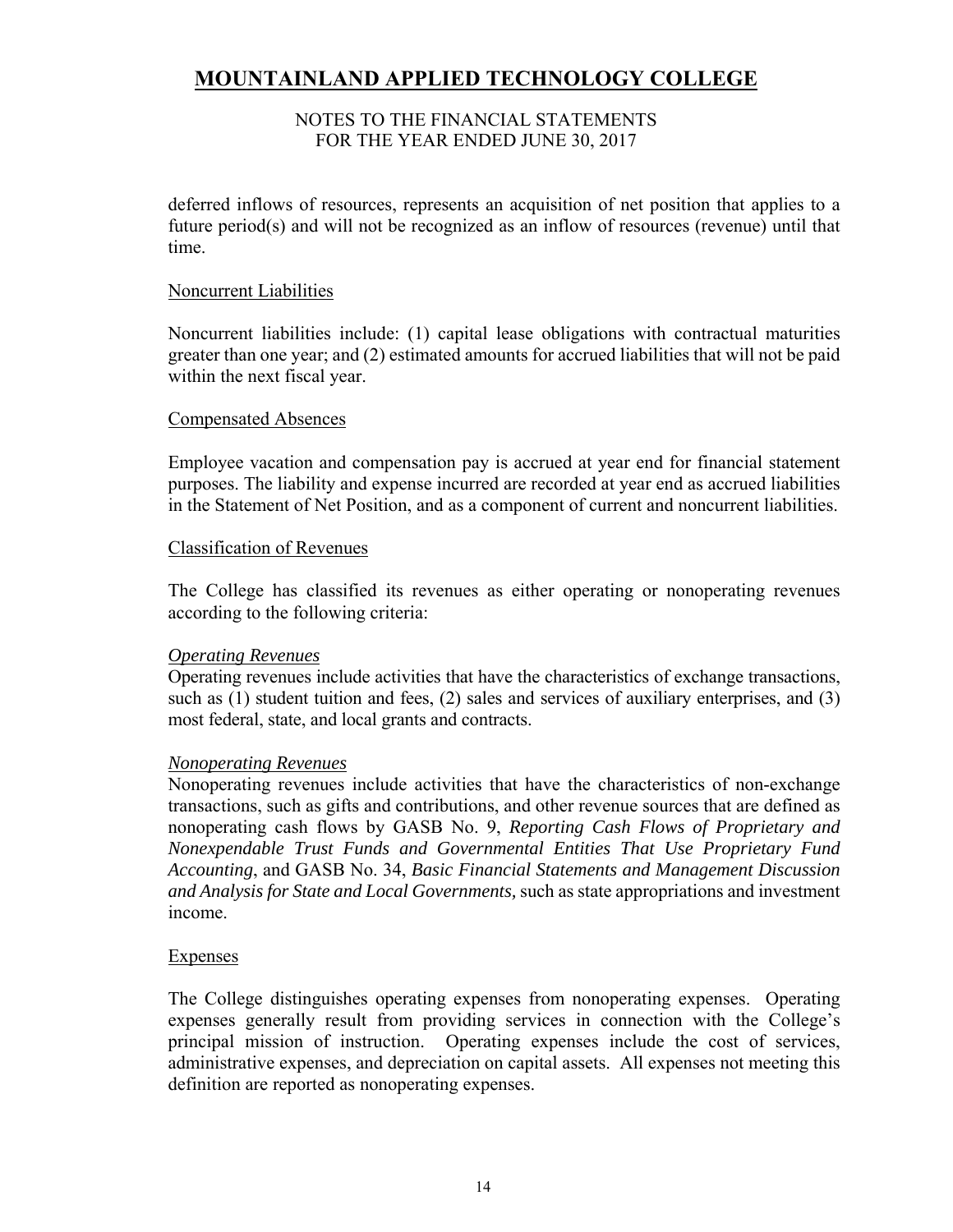### NOTES TO THE FINANCIAL STATEMENTS FOR THE YEAR ENDED JUNE 30, 2017

When expenses are incurred for purposes for which both restricted and unrestricted resources are available, it is the College's general policy to use restricted resources first.

### Endowment

The College is the fiscal agent for an endowment that supports the Young Network Professional Program. This endowment was created as a partnership between Novell and the Utah State Board of Education. Earnings generated by the endowment are used to support scholarships for students in this field, with 90% of the earnings available for scholarships and other awards, and 10% reinvested into the endowment.

Net Position – The College's net position is classified as follows:

### *Net investment in capital assets*

This amount represents the College's total investment in capital assets, net of outstanding debt obligations related to those capital assets. To the extent debt has been incurred but not yet expended for capital assets, such amounts are not included as a component of net investment in capital assets.

### *Restricted net position – nonexpendable*

Nonexpendable restricted net position consists of endowment and similar type funds in which donors or other outside sources have stipulated, as a condition of the gift instrument, that the principal be maintained inviolate and in perpetuity and invested for the purpose of producing present and future income, which may either be expended or added to the principal.

#### *Restricted net position – expendable*

Expendable restricted net position includes resources in which the College is legally or contractually obligated to spend resources in accordance with restrictions imposed by external third parties.

### *Unrestricted net position*

Unrestricted net position represents resources derived from student tuition and fees, state appropriations, sales and services of educational departments, and auxiliary enterprises. These resources are used for transactions relating to the educational and general operations of the College and may be used at the discretion of the governing board to meet current expenses for any purpose. These resources include auxiliary enterprises, which are substantially self-supporting activities that provide services for students, faculty, and staff.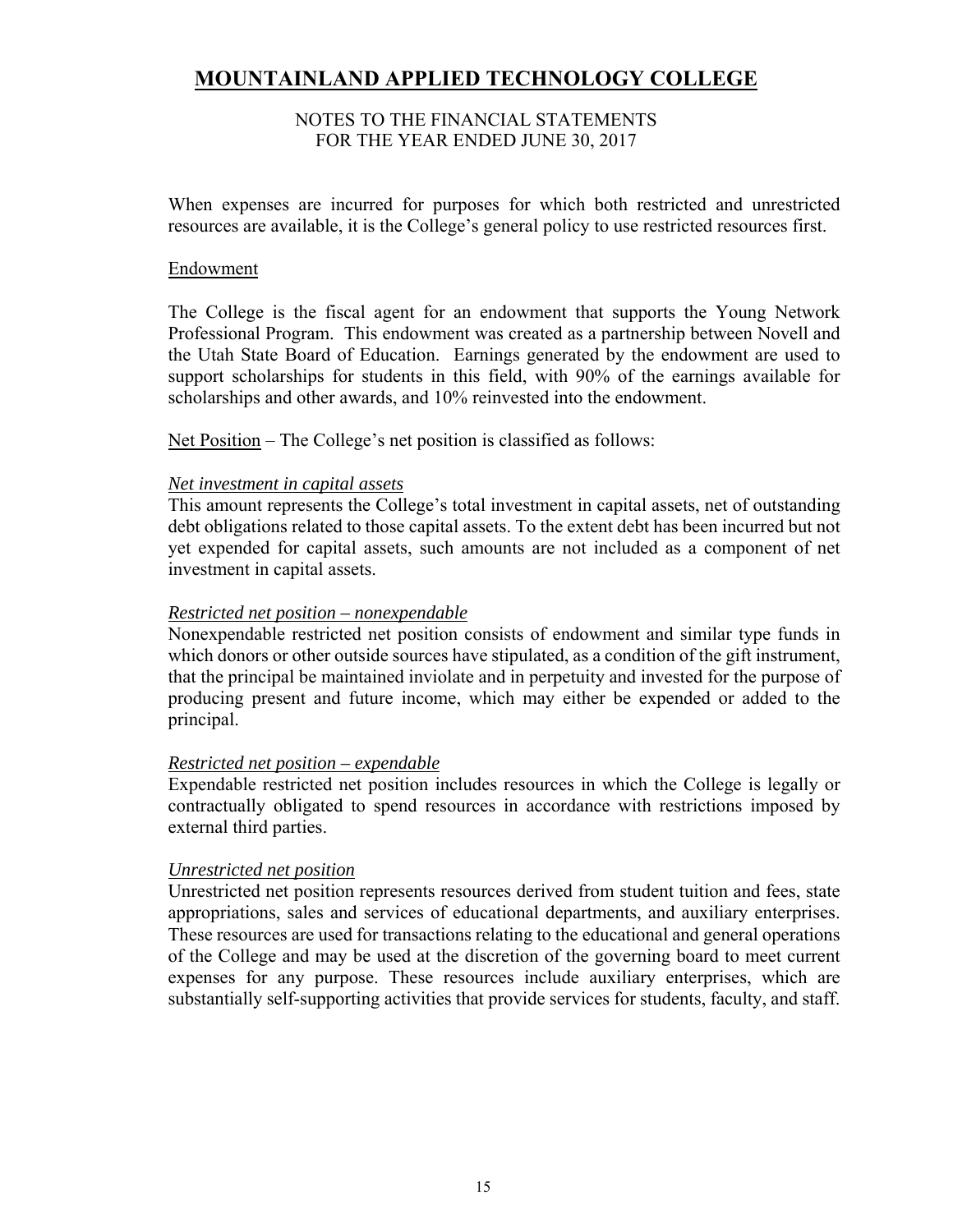NOTES TO THE FINANCIAL STATEMENTS FOR THE YEAR ENDED JUNE 30, 2017

### **NOTE 2. DEPOSITS AND INVESTMENTS**

### *Deposits*

### *Custodial Credit Risk*

Custodial credit risk is the risk that, in the event of a bank failure, the College's deposits may not be returned. The College does not have a formal deposit policy for custodial credit risk. As of June 30, 2017, \$292,461 of the College's bank balances of \$542,641 were uninsured and uncollateralized.

### *Investments*

The State of Utah Money Management Council has the responsibility to advise the State Treasurer about investment policies, promote measures and rules that will assist in strengthening the banking and credit structure of the State, and review the rules adopted under the authority of the State of Utah Money Management Act (*Utah Code*, Title 51, Chapter 7) (the Act) that relate to the deposit and investment of public funds.

Except for endowment funds, the College follows the requirements of the Act in handling its depository and investment transactions. The Act requires the depositing of College funds in a qualified depository. The Act defines a qualified depository as any financial institution whose deposits are insured by an agency of the Federal Government and which has been certified by the State Commissioner of Financial Institutions as meeting the requirements of the Act and adhering to the rules of the Utah Money Management Council.

For endowment funds, the College follows the requirements of the Uniform Prudent Management of Institutional Funds Act (UPMIFA) and State Board of Regents Rule 541, Management and Reporting of Institutional Investments.

The Act defines the types of securities authorized as appropriate investments for the College's non-endowment funds and the conditions for making investment transactions. Investment transactions may be conducted only through qualified depositories, certified dealers, or directly with the issuers of the investments securities.

Statutes authorize the College to invest in negotiable or nonnegotiable deposits of qualified depositories and permitted negotiable depositories; repurchase and reverse repurchase agreements; commercial paper that is classified as "first tier" by two nationally recognized statistical rating organizations; bankers' acceptances; obligations of the United States Treasury including bills, notes, and bonds; obligations, other than mortgage derivative products, issued by U.S. government sponsored enterprises (U.S Agencies) such as the Federal Home Loan Bank System, Federal Home Loan Mortgage Corporation (Freddie Mac), and Federal National Mortgage Association (Fannie Mae); bonds, notes, and other evidence of indebtedness of political subdivisions of the State; fixed rate corporate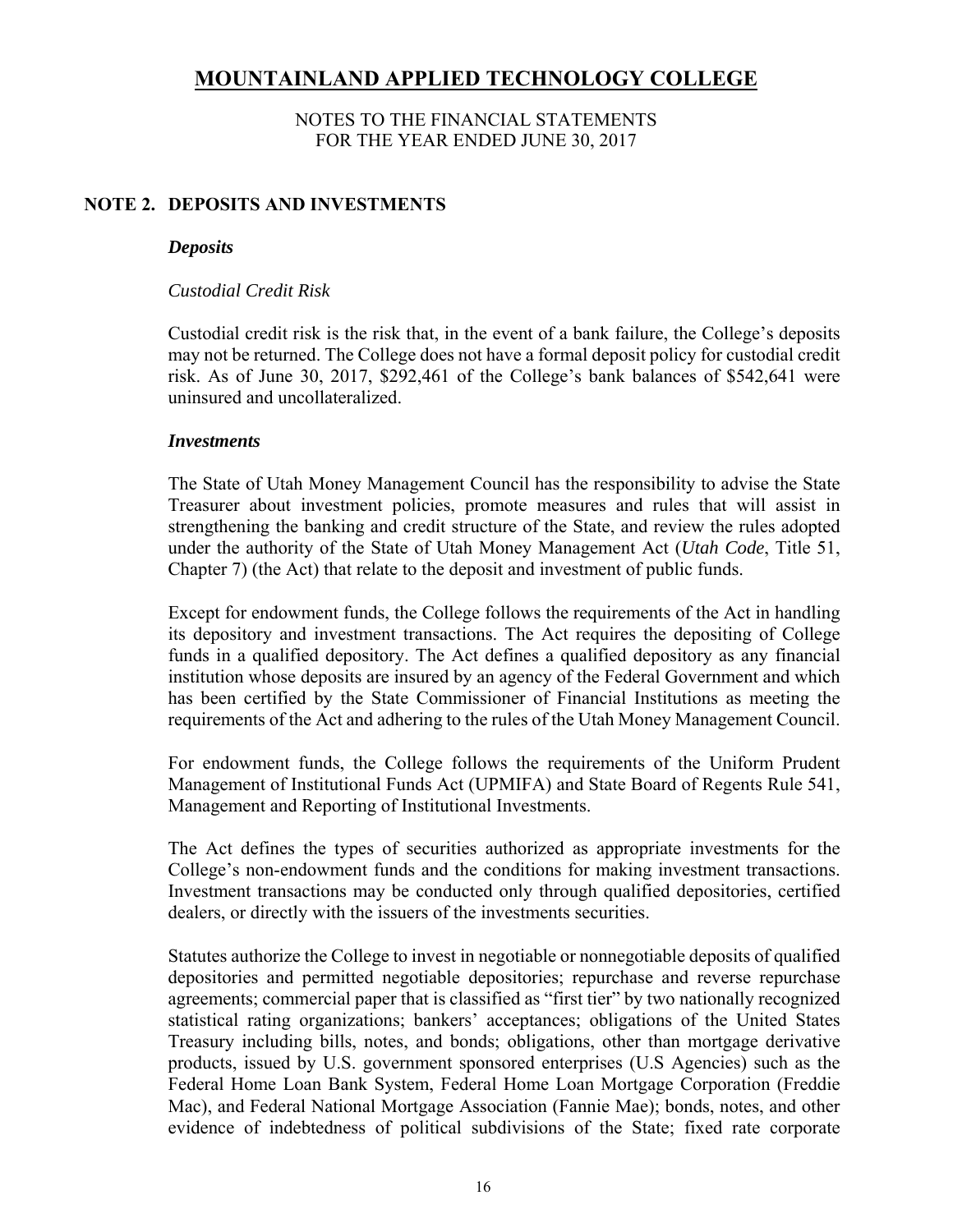### NOTES TO THE FINANCIAL STATEMENTS FOR THE YEAR ENDED JUNE 30, 2017

obligations and variable rate securities rated "A" or higher, or the equivalent of "A" or higher, by two nationally recognized statistical rating organizations; shares or certificates in a money market mutual fund as defined in the Act; and the Utah State Public Treasurers' Investment Fund (PTIF).

The UPMIFA and Rule 541 allow the College to invest endowment funds (including gifts, devises, or bequests of property of any kind from any source) in any of the above investments or any of the following subject to satisfying certain criteria: mutual funds registered with the Securities and Exchange Commission (SEC); investments sponsored by the Common Fund; any investment made in accordance with the donor's directions in a written instrument; investments in corporate stock listed on a major exchange (direct ownership); and any alternative investment funds that derive returns primarily from high yield and distressed debt (hedged or non-hedged), private capital (including venture capital and private equity), natural resources, and private real estate assets or absolute return and long/short hedge funds.

The Utah State Treasurer's Office operates the PTIF. The PTIF is available for investment of funds administered by any Utah public treasurer.

The PTIF is not registered with the SEC as an investment company. The PTIF is authorized and regulated by the Act. The Act established the Money Management Council which oversees the activities of the State Treasurer and the PTIF and details the types of authorized investments. Deposits in the PTIF are not insured or otherwise guaranteed by the State of Utah, and participants share proportionally in any realized gains or losses on investments.

### *Fair Value of Investments*

The College measures and records its investments using fair value measurement guidelines established by generally accepted accounting principles. These guidelines recognize a three-tiered fair value hierarchy, as follows:

- Level 1: Quoted prices for <u>identical</u> investments in <u>active</u> markets;
- *Level 2:* Observable inputs other than quoted market prices; and,
- *Level 3:* Unobservable inputs.

The value of the College's investment in the PTIF is calculated by applying the June 30, 2017 fair value factor, as calculated by the Utah State Treasurer, to the College's June 30, 2017 balance in the fund.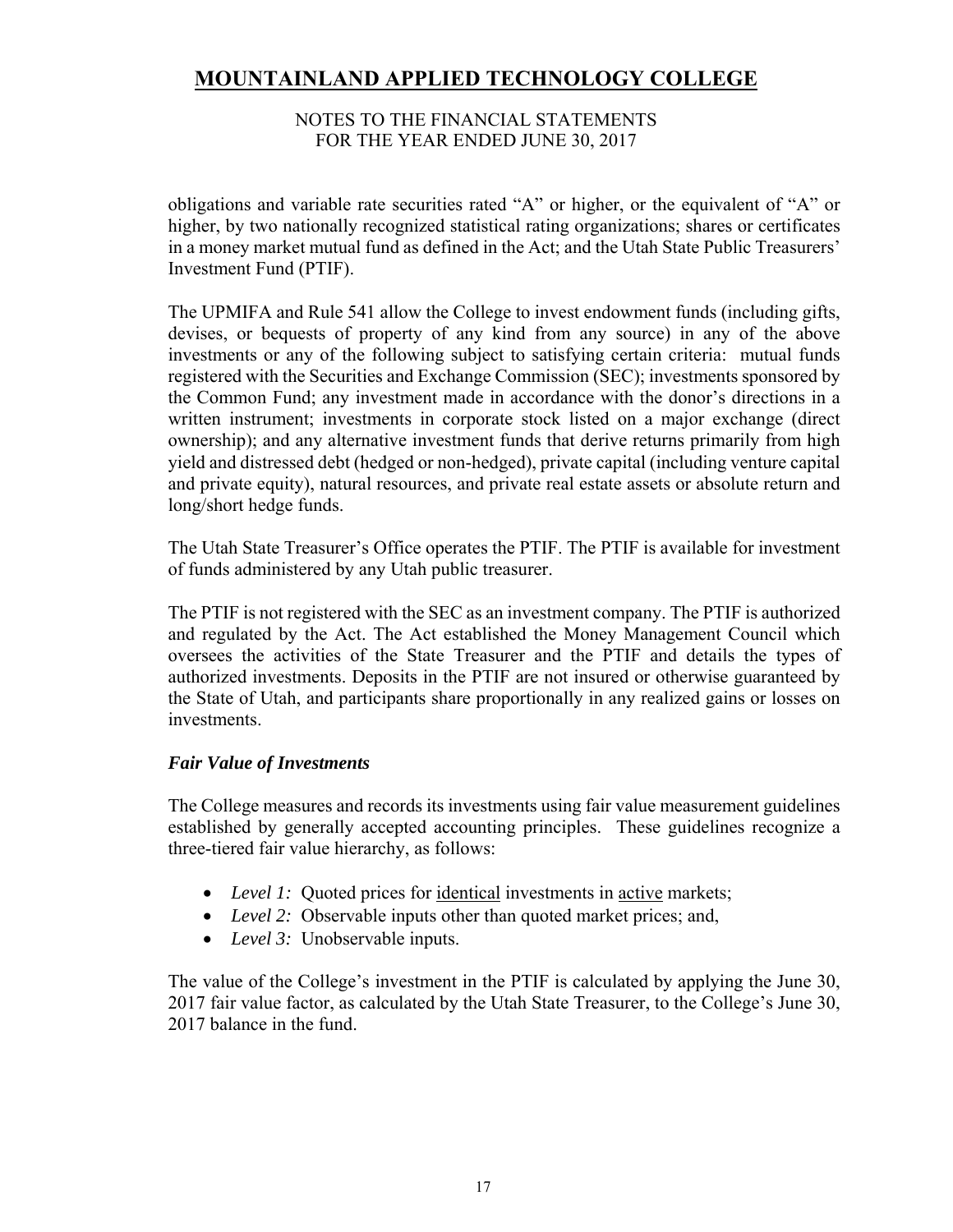### NOTES TO THE FINANCIAL STATEMENTS FOR THE YEAR ENDED JUNE 30, 2017

At June 30, 2017, the College had the following recurring fair value measurements.

|                                    |             |         | Fair Value Measurements Using |                          |  |  |
|------------------------------------|-------------|---------|-------------------------------|--------------------------|--|--|
| Investment Type                    | Fair Value  | Level 1 | Level 2                       | Level 3                  |  |  |
| Public Treasurers' Investment Fund | \$3,079,636 | $\sim$  | \$3,079,636                   | $\overline{\phantom{a}}$ |  |  |

### *Interest Rate Risk*

Interest rate risk is the risk that changes in interest rates will adversely affect the fair value of an investment. The College's policy for managing its exposure to fair value loss arising from increasing interest rates is to comply with the Act or the UPMIFA and Rule 541, as applicable. For non-endowment funds, Section 51-7-11 of the Act requires that the remaining term to maturity of investments may not exceed the period of availability of the funds to be invested. The Act further limits the remaining term to maturity on all investments in commercial paper, bankers' acceptances, fixed rate negotiable deposits, fixed rate corporate obligations, to 270 days – 15 months or less. The Act further limits the remaining term to maturity on all investments in obligations of the United States Treasury; obligations issued by U.S. Government-sponsored enterprises; and bonds, notes, and other evidence of indebtedness of political subdivisions of the State to 10 years. In addition, variable rate negotiable deposits and variable rate securities may not have a remaining term to final maturity exceeding three years. For endowment funds, Rule 541 is more general, requiring only that investments be made as a prudent investor would, by considering the purposes, terms, distribution requirements, and other circumstances of the endowments and by exercising reasonable care, skill, and caution.

As of June 30, 2017, the College's investments had the following maturities:

|                                    |             | Investment Maturities (in Years) |         |                          |                          |
|------------------------------------|-------------|----------------------------------|---------|--------------------------|--------------------------|
|                                    |             | Less                             |         |                          | More                     |
| Investment Type                    | Fair Value  | than 1                           | $1 - 5$ | $6-10$                   | than 10                  |
| Public Treasurers' Investment Fund | \$3,079,636 | \$3,079,636                      | ۰       | $\overline{\phantom{a}}$ | $\overline{\phantom{a}}$ |

#### *Credit Risk*

Credit risk is the risk that an issuer or other counterparty to an investment will not fulfill its obligations. The College's policy for reducing its exposure to credit risk is to comply with the Act, the UPMIFA, and Rule 541, as previously discussed.

At June 30, 2017 the College's investments had the following quality ratings:

|                                    |             | <b>Ouality Ratings</b> |               |  |             |  |
|------------------------------------|-------------|------------------------|---------------|--|-------------|--|
| Investment Type                    | Fair Value  | AAA                    | AA            |  | Unrated     |  |
| Public Treasurers' Investment Fund | \$3,079,636 | -                      | $\sim$ $\sim$ |  | \$3,079,636 |  |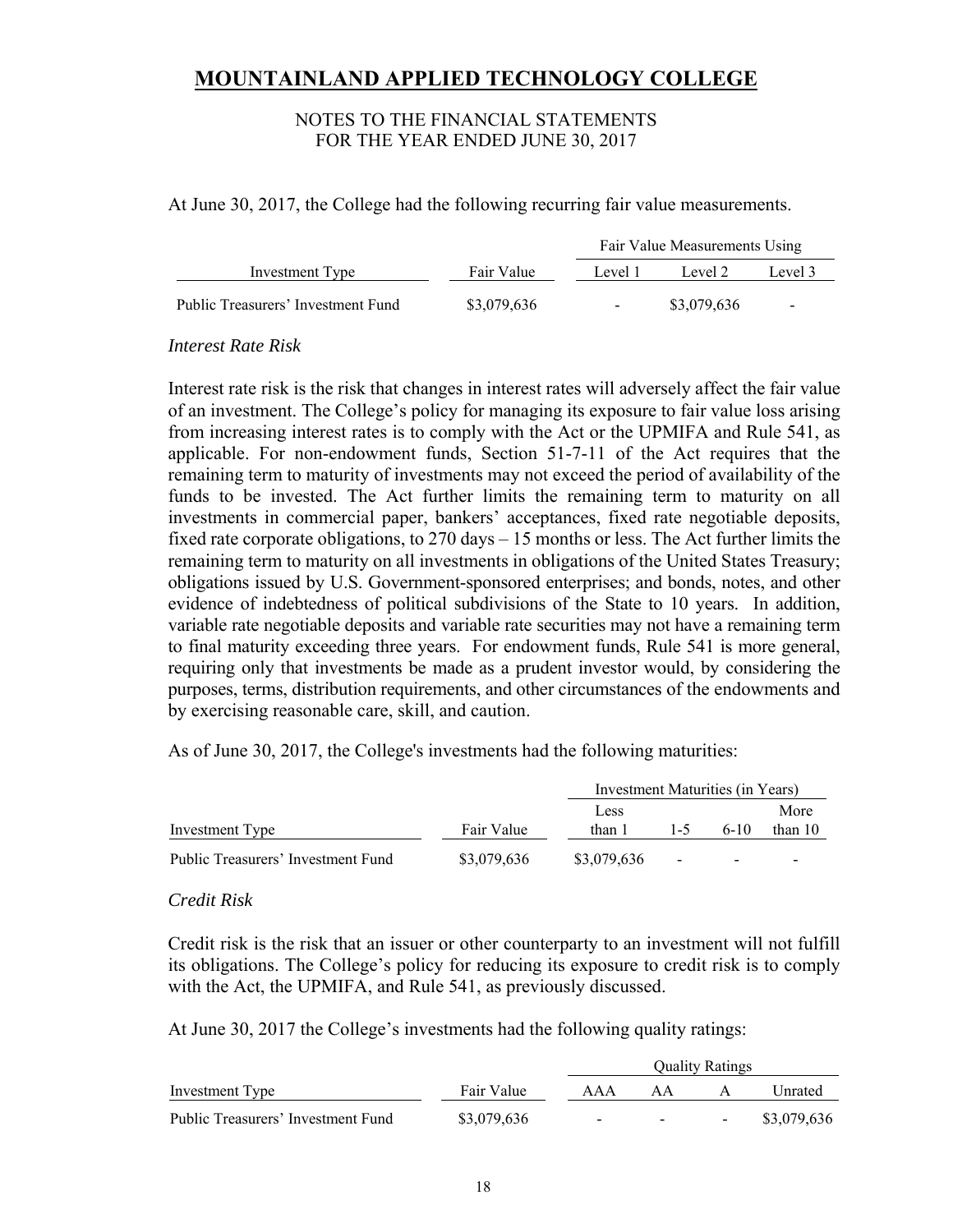#### NOTES TO THE FINANCIAL STATEMENTS FOR THE YEAR ENDED JUNE 30, 2017

#### *Concentration of Credit Risk*

Concentration of credit risk is the risk of loss attributed to the magnitude of a government's investment in a single issuer. The College's policy for reducing this risk of loss is to comply with the Rules of the Money Management Council or the UPMIFA and Rule 541, as applicable. Rule 17 of the Money Management Council limits non-endowment fund investments in a single issuer of commercial paper and corporate obligations to 5-10% depending upon the total dollar amount held in the portfolio. For endowment funds, Rule 541 requires that a minimum of 25% of the overall endowment portfolio be invested in fixed income or cash equivalents. Also, the overall endowment portfolio cannot consist of more than 75% equity investments. Rule 541 also limits investments in alternative investment funds, as allowed by Rule 541, to between 0% and 30% based on the size of the College's endowment fund.

#### **NOTE 3. ACCOUNTS RECEIVABLE**

Accounts receivable at June 30, 2017 consisted of the following:

|                                                                         | June 30, 2017 |           |
|-------------------------------------------------------------------------|---------------|-----------|
| <b>Student Tuition and Fees</b>                                         | S.            | 97,392    |
| Other Sales and Services of Educational<br>Activities, Auxiliary, Misc. |               | 542,545   |
| <b>Federal Grants and Contracts</b>                                     |               | 404,577   |
| Less Allowance for Doubtful Accounts                                    |               | (38,396)  |
| <b>Total Accounts Receivable, net</b>                                   |               | 1,006,118 |

#### **NOTE 4. ACCOUNTS PAYABLE AND ACCRUED LIABILITIES**

Accounts payable and accrued liabilities at June 30, 2017 consisted of the following:

|                                                       |    | June 30, 2017 |
|-------------------------------------------------------|----|---------------|
| <b>Student Pell Grants Payable</b>                    | S. | 161,575       |
| <b>State Taxes Payable</b>                            |    | 3,941         |
| Payroll Payable                                       |    | 106,665       |
| <b>Compensated Absences Payable</b>                   |    | 356,355       |
| Vendors Payable                                       |    | 249,071       |
| <b>Total Accounts Payable and Accrued Liabilities</b> |    | 877,607       |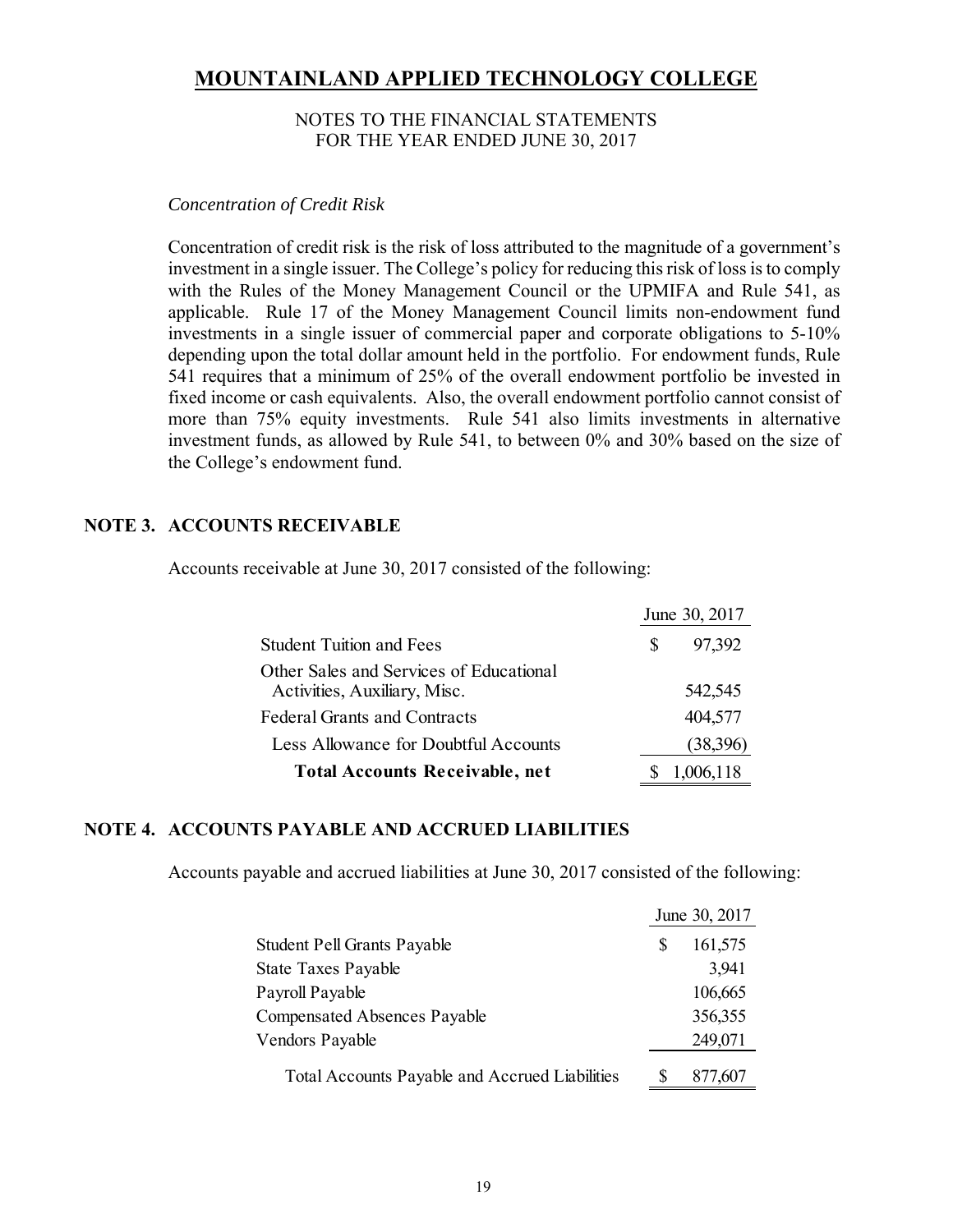### NOTES TO THE FINANCIAL STATEMENTS FOR THE YEAR ENDED JUNE 30, 2017

### **NOTE 5. INVENTORIES**

Inventories at June 30, 2017 consisted of the following:

|                                | June 30, 2017 |
|--------------------------------|---------------|
| <b>Auxiliary Enterprises</b>   | \$360,003     |
| <b>Educational Departments</b> | 12,962        |
| Total                          | \$ 372,965    |

#### **NOTE 6. CAPITAL ASSETS**

The following are the changes in capital assets of the College for the year ended June 30, 2017:

|                                              | <b>Beginning</b> |                  |                  | Ending         |
|----------------------------------------------|------------------|------------------|------------------|----------------|
|                                              | <b>Balance</b>   | <b>Increases</b> | <b>Decreases</b> | <b>Balance</b> |
| <b>Capital Assets Not Being Depreciated</b>  |                  |                  |                  |                |
| Land                                         | 5,921,873<br>S   | \$               | S                | 5,921,873<br>S |
| <b>Total Nondepreciable</b>                  | 5,921,873        |                  |                  | 5,921,873      |
| <b>Capital Assets Being Depreciated</b>      |                  |                  |                  |                |
| Buildings and Improvements                   | 25,934,165       | 1,174,107        |                  | 27,108,272     |
| Equipment                                    | 3,285,271        | 239,542          | (39,964)         | 3,484,849      |
| <b>Total Depreciable</b>                     | 29,219,436       | 1,413,649        | (39,964)         | 30,593,121     |
| <b>Less Accumulated Depreciation</b>         |                  |                  |                  |                |
| Buildings and Improvements                   | 3,197,478        | 648,460          |                  | 3,845,938      |
| Equipment                                    | 2,886,188        | 301,968          | (38,965)         | 3, 149, 191    |
| <b>Total Accumulated Depreciation</b>        | 6,083,666        | 950,428          | (38, 965)        | 6,995,129      |
| <b>Capital Assets Being Depreciated, Net</b> | 23, 135, 770     | 463,221          | (999)            | 23,597,992     |
| <b>Total Capital Assets, Net</b>             | \$29,057,643     | \$463,221        | (999)            | \$29,519,865   |

### **NOTE 7. CAPITAL LEASE OBLIGATIONS**

The College has acquired land and buildings under capital lease agreements. The cost of College assets held under these agreements totaled \$3,484,238 as of June 30, 2017. Accumulated depreciation of these assets totaled \$902,371 at June 30, 2017.

The following is a schedule by year of future minimum lease payments under this capital lease together with the present value of the net minimum lease payments as of June 30, 2017.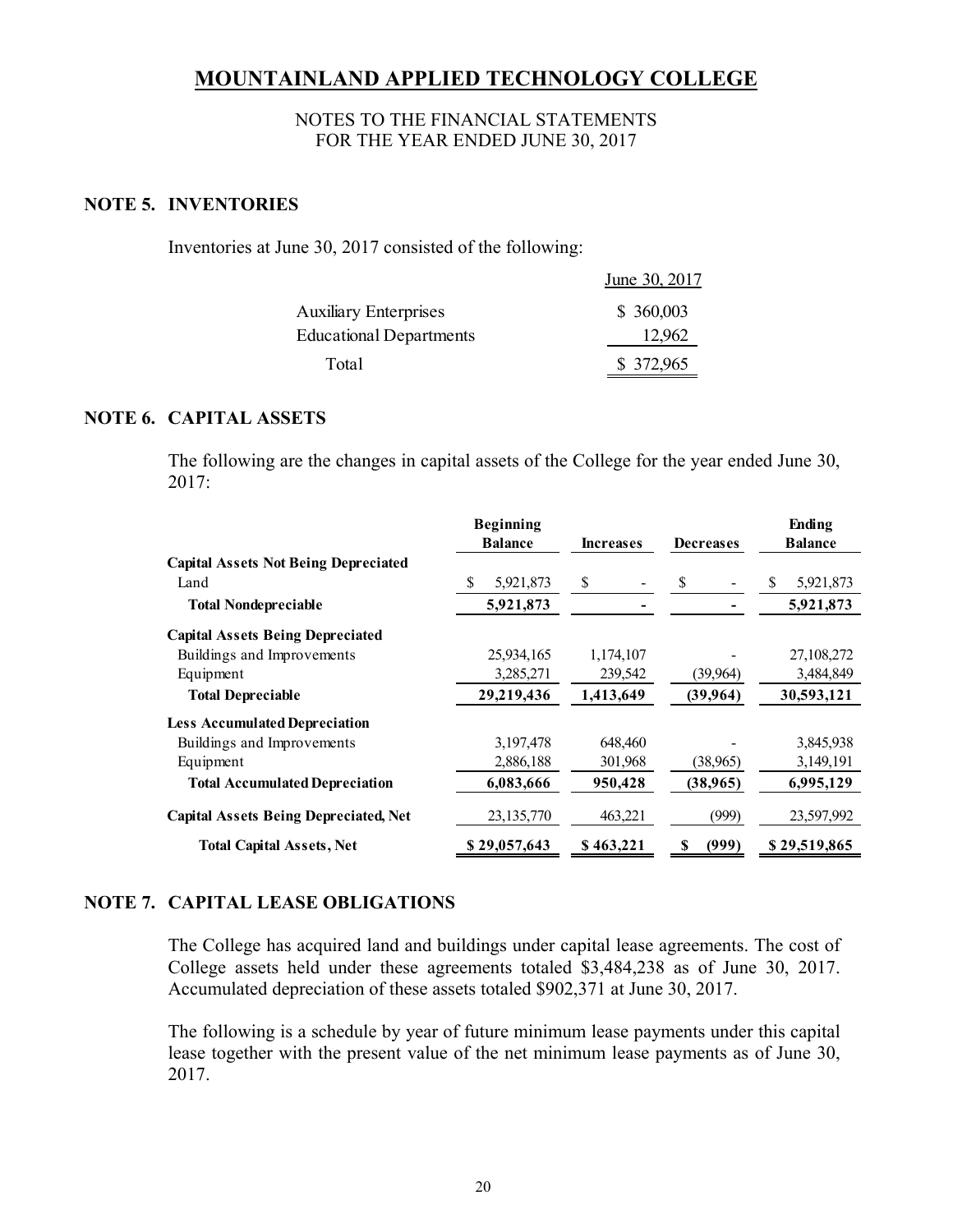### NOTES TO THE FINANCIAL STATEMENTS FOR THE YEAR ENDED JUNE 30, 2017

| Fiscal Year Ending June 30                  |   | Capital Leases |
|---------------------------------------------|---|----------------|
| 2018                                        | S | 335,831        |
| 2019                                        |   | 335,831        |
| 2020                                        |   | 335,831        |
| 2021                                        |   | 335,831        |
| 2022                                        |   | 335,831        |
| 2023-2026                                   |   | 1,343,326      |
| <b>Total Future Minimum Lease Payments</b>  |   | 3,022,481      |
| <b>Amounts Representing Interest</b>        |   | (721, 643)     |
| Present Value of Net Minimum Lease Payments |   | 2,300,838      |

### **NOTE 8. CHANGES IN LONG-TERM LIABILITIES**

The following is a summary of the changes to the College's long-term liabilities during the fiscal year ended June 30, 2017.

|                             | <b>Beginning</b><br><b>Balance</b> | <b>Additions</b>         | <b>Reductions</b>        | Ending<br><b>Balance</b> | Due Within<br><b>One Year</b> |
|-----------------------------|------------------------------------|--------------------------|--------------------------|--------------------------|-------------------------------|
| Compensated Absences        | 311,016                            | 308,901                  | 263,562                  | 356,355<br>S             | 283,725                       |
| Capital Leases              | 2,484,953                          | $\overline{\phantom{0}}$ | 184,115                  | 2,300,838                | 196,089                       |
| Net Pension Liability       | 1,484,252                          | 222,347                  | $\overline{\phantom{a}}$ | 1,706,599                |                               |
| Total Long-term Liabilities | 4,280,221                          | 531,248                  | 447,677                  | 4,363,792                | 479.814                       |

### **NOTE 9. OPERATING LEASES**

The College leases space to provide services for the Associated General Contractors Apprenticeship Program. The College also leases space in Orem to expand the existing Orem Campus. The duration of these leases varies, with the longest lease terminating in fiscal year 2019. For the year ended June 30, 2017, operating lease expenses totaled \$157,138.

The following is a schedule by year of future operating lease payments as of June 30, 2017.

| Fiscal Year Ending June 30          |    | Operating Leases |
|-------------------------------------|----|------------------|
| 2018                                | -S | 160,790          |
| 2019                                |    | 99,092           |
| Total Future Minimum Lease Payments |    | 259,882          |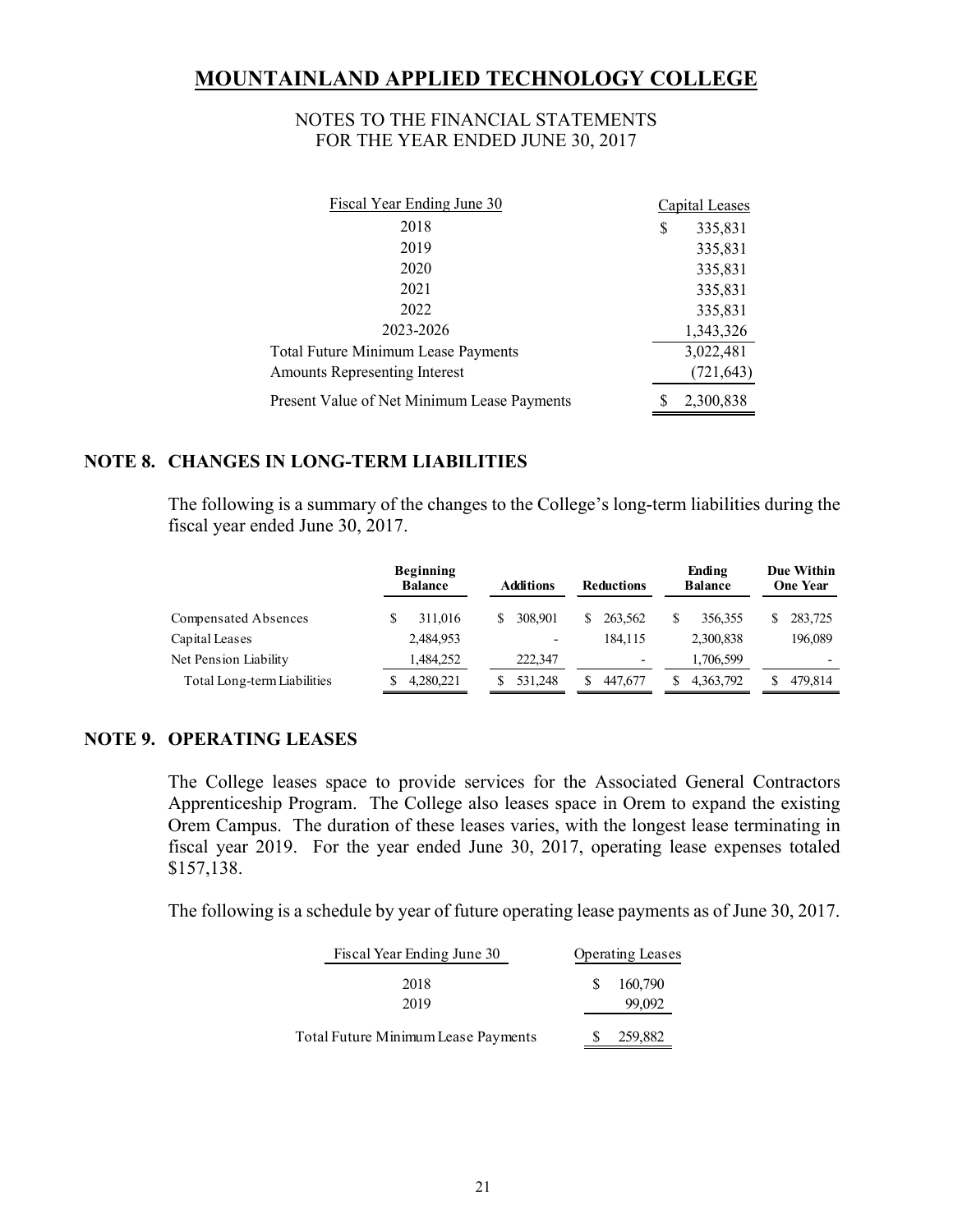### NOTES TO THE FINANCIAL STATEMENTS FOR THE YEAR ENDED JUNE 30, 2017

### **NOTE 10. PENSION PLANS AND RETIREMENT BENEFITS**

#### Plan Description

The College contributes to the Public Employees Noncontributory Retirement System (Noncontributory System), which is a cost-sharing, multiple-employer, defined benefit pension plan administered by the Utah Retirement Systems (Systems). All eligible employees that begin employment on or after July 1, 2011, who have no previous service credit with any of the Utah Retirement Systems, may become members of the Tier 2 Public Employees Contributory Retirement System (Tier 2), which is a cost-sharing, multipleemployer, defined benefit pension plan. Currently, the College has no employees covered under the Tier 2 System.

The Systems are established and governed by the respective sections of Title 49 of the Utah Code Annotated 1953, as amended. The Systems' defined benefit plans are amended statutorily by the State Legislature. The Utah State Retirement Office Act in Title 49 provides for the administration of the Systems under the direction of the Utah State Retirement Board (Board), whose members are appointed by the Governor. The Systems are fiduciary funds defined as pension (and other employee benefit) trust funds. The Systems are a component unit of the State of Utah. Title 49 of the Utah Code grants the authority to establish and amend the benefit terms. The Systems issue a publicly available financial report that can be obtained by writing Utah Retirement Systems, 560 E. 200 S, Salt Lake City, Utah 84102 or visiting the website: www.urs.org.

### Benefits Provided

The Systems provide retirement, disability, and death benefits. Retirement benefits are as follows:

| <b>Years of Service Required</b> |                                |                                            |                                               |             |
|----------------------------------|--------------------------------|--------------------------------------------|-----------------------------------------------|-------------|
| <b>System</b>                    | Final<br><b>Average Salary</b> | and/or Age<br><b>Eligible for Benefits</b> | <b>Benefit Percent</b><br>per Year of Service | $COLA**$    |
| Noncontributory System           | Highest 3 years                | 30 years any age                           | 2% per year all years                         | Up to $4\%$ |
|                                  |                                | 25 years any age*                          |                                               |             |
|                                  |                                | 20 years age $60*$                         |                                               |             |
|                                  |                                | 10 years age $62*$                         |                                               |             |
|                                  |                                | 4 years age 65                             |                                               |             |

*\* with actuarial reductions*

*\*\*all post-retirement cost-of-living adjustments are non-compounding and are based on the original benefit. The cost-of-living adjustments are also limited to the actual Consumer Price Index (CPI) Increase for the year, although unused CPI increases not met may be carried forward to subsequent years.*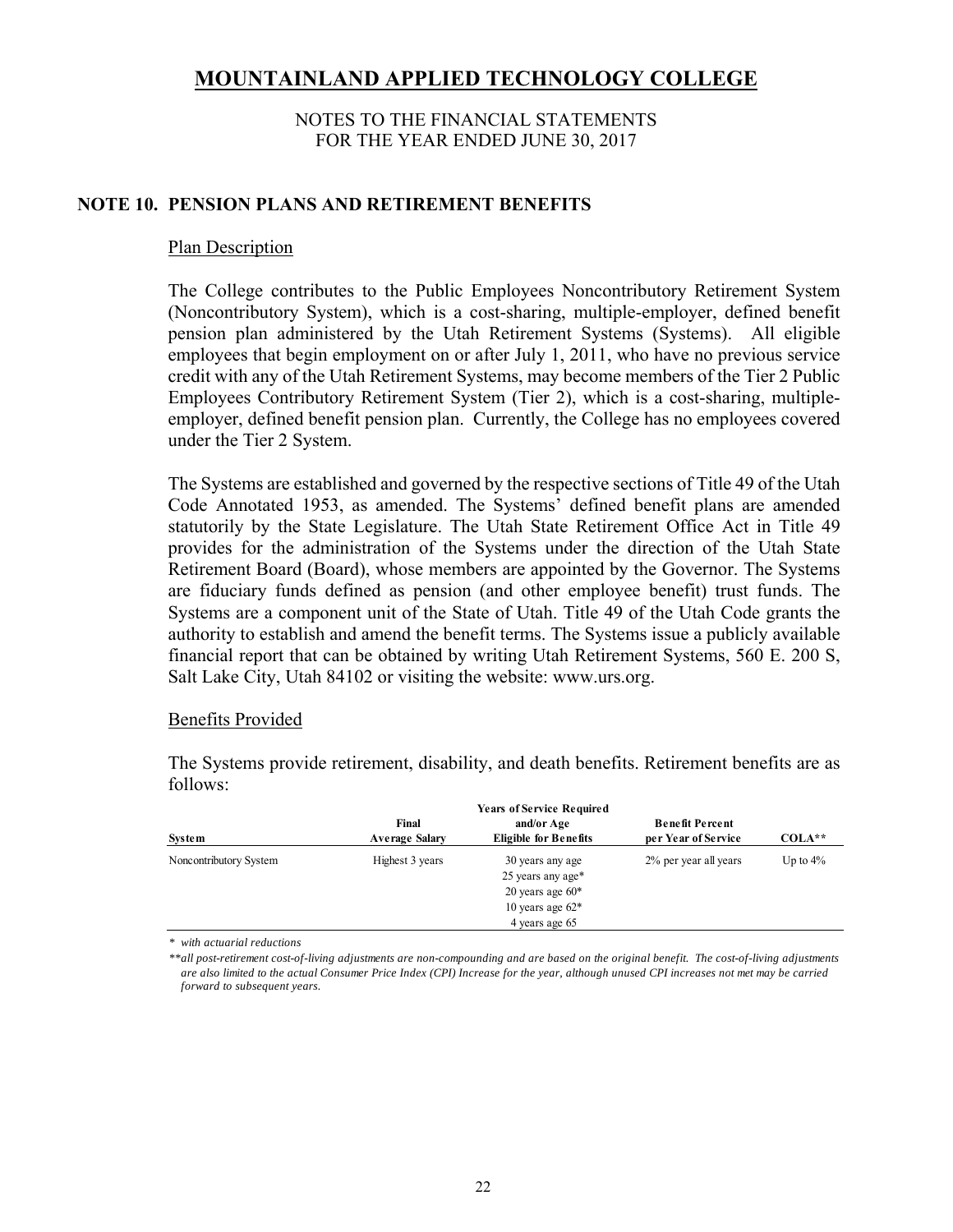### NOTES TO THE FINANCIAL STATEMENTS FOR THE YEAR ENDED JUNE 30, 2017

### **Funding Policy**

As a condition of participation in the Systems, the College is required to contribute certain percentages of salary and wages as authorized by statute and specified by the Board. Contributions are actuarially determined as an amount that is expected to finance the costs of benefits earned by employees during the year, with an additional amount to finance any unfunded actuarial accrued liability. Contribution rates for the pension portion of the plans for the year were as follows:

|                        | <b>College Contribution Rate</b> |
|------------------------|----------------------------------|
| Noncontributory System | 22.19%                           |

For the fiscal year ended June 30, 2017, the College and employee contributions to the Systems were as follows:

|                        | College<br><b>Contributions</b> | Employee<br><b>Contributions</b> |
|------------------------|---------------------------------|----------------------------------|
| Noncontributory System | \$354,359                       | N/A                              |

Contributions reported are the Systems' Board-approved required contributions by the Systems. Contributions to Tier 2 Systems are used to finance the unfunded liabilities in the Tier 1 Systems.

Pension Liabilities, Pension Expense, and Deferred Outflows of Resources and Deferred Inflows of Resources Related to Pensions

At June 30, 2017, the College reported a net pension asset of \$0 and a net pension liability of \$1,706,599.

|                        | <b>Proportionate</b> | Net              |                |     | <b>Net</b>           | <b>Proportionate</b>       |                      |
|------------------------|----------------------|------------------|----------------|-----|----------------------|----------------------------|----------------------|
|                        | Share<br>12/31/2016  | Pension<br>Asset |                |     | Pension<br>Liabilitv | <b>Share</b><br>12/31/2015 | Change<br>(Decrease) |
| Noncontributory System | 0.0526579%           |                  | <b>Service</b> | -80 | 1.706.599            | 0.0472498%                 | 0.0054081%           |

The net pension asset and liability was measured as of December 31, 2016, and the total pension liability used to calculate the net pension asset and liability was determined by an actuarial valuation as of January 1, 2016 and rolled-forward using generally accepted actuarial procedures. The proportion of the net pension asset and liability is equal to the ratio of the College's actual contributions to the Systems during the plan year over the total of all employer contributions to the Systems during the plan year.

For the year ended June 30 2017, the College recognized pension expense of \$420,174.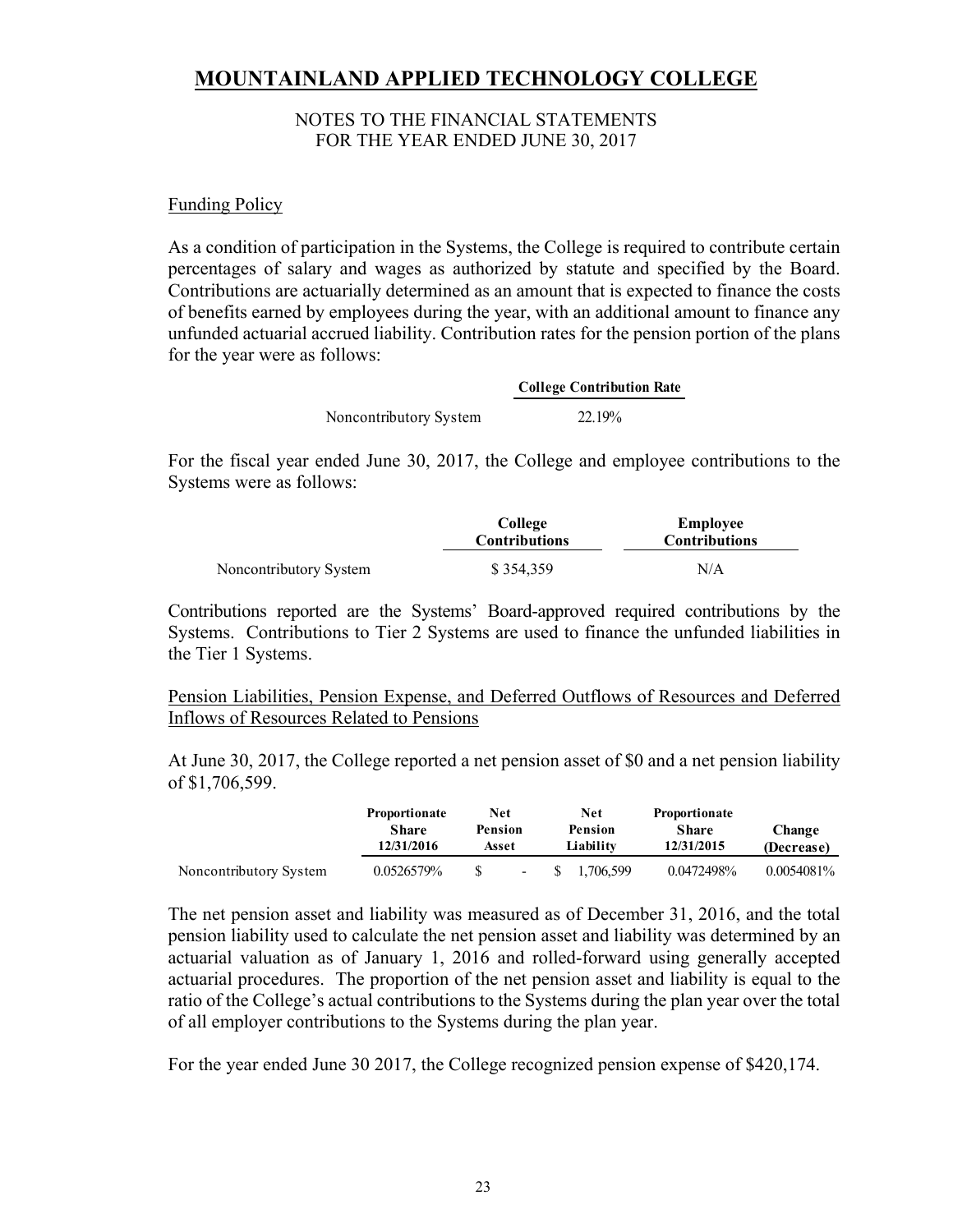### NOTES TO THE FINANCIAL STATEMENTS FOR THE YEAR ENDED JUNE 30, 2017

At June 30, 2017, the College reported deferred outflows of resources and deferred inflows of resources related to pensions from the following sources:

|                                                                                                         |   | <b>Deferred Outflows</b><br>of Resources |    | <b>Deferred Inflows</b><br>of Resources |  |
|---------------------------------------------------------------------------------------------------------|---|------------------------------------------|----|-----------------------------------------|--|
| Differences between expected and actual experience                                                      | S |                                          | \$ | 92,068                                  |  |
| Changes in assumptions                                                                                  |   | 180,947                                  |    | 21,167                                  |  |
| Net difference between projected and actual earnings<br>on pension plan investments                     |   | 319,688                                  |    | 91,722                                  |  |
| Changes in proportion and differences between contributions<br>and proportionate share of contributions |   | 144,614                                  |    |                                         |  |
| Contributions subsequent to the measurement date                                                        |   | 173,658                                  |    |                                         |  |
| <b>Total</b>                                                                                            |   | 818,907                                  |    | 204,957                                 |  |

The College reported \$173,658 as deferred outflows of resources related to pensions resulting from contributions made prior to its fiscal year end, but subsequent to the measurement date of December 31, 2016.

These contributions will be recognized as a reduction of the net pension liability in the upcoming fiscal year. Other amounts reported as deferred outflows of resources and deferred inflows of resources related to pensions will be recognized in pension expense as follows:

| Year Ended December 31, | <b>Deferred Outflows</b><br>(Inflows) of Resources |
|-------------------------|----------------------------------------------------|
| 2017                    | 137,575                                            |
| 2018                    | 142,031                                            |
| 2019                    | 166,011<br>S                                       |
| 2020                    | (5,326)<br>\$                                      |
| 2021                    | S                                                  |
| Thereafter              | S                                                  |

#### Actuarial assumptions

The total pension liability in the December 31, 2016 actuarial valuation was determined using the following actuarial assumptions, applied to all periods included in the measurement:

| Inflation                                        | $2.60\%$                                        |
|--------------------------------------------------|-------------------------------------------------|
| Salary increases                                 | $3.35\%$ - 10.35 % average, including inflation |
| Investment rate of return<br>including inflation | 7.20 %, net of pension plan investment expense, |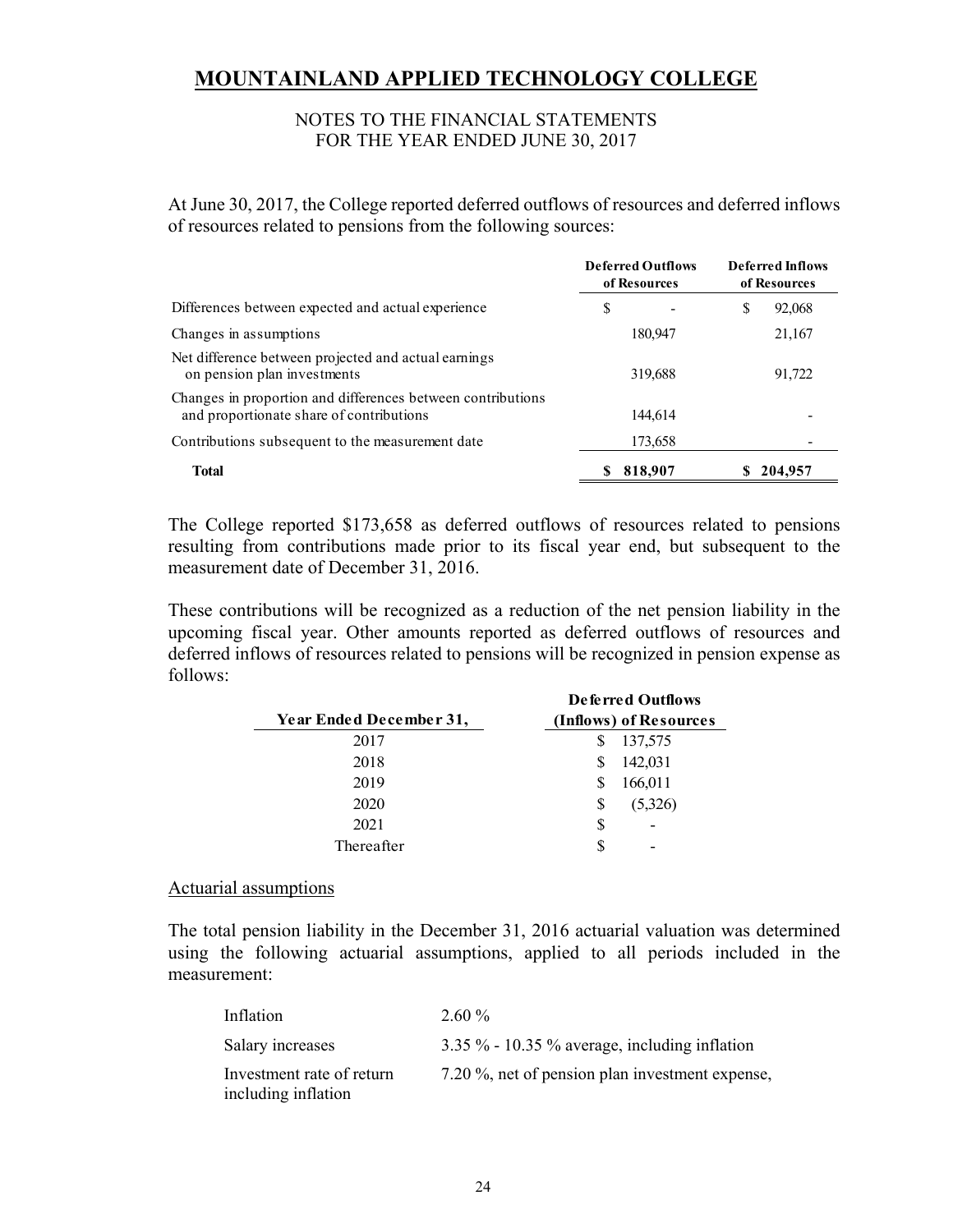### NOTES TO THE FINANCIAL STATEMENTS FOR THE YEAR ENDED JUNE 30, 2017

Changes in assumptions: Investment rate of return assumption decreased from 7.50% to 7.20%. Assumed inflation decreased from 2.75% to 2.60%. With the decrease in the assumed rate of inflation, both the payroll growth and wage inflation assumptions were decreased by 0.15% from the prior year's assumption. Mortality rates were developed from actual experience and mortality tables, based on gender, occupation, and age, as appropriate, with adjustments for future improvement in mortality based on Scale AA, a model developed by the Society of Actuaries.

The actuarial assumptions used in the January 1, 2016 valuation were based on the results of an actuarial experience study for the five-year period ending December 31, 2013.

The long-term expected rate of return on pension plan investments was determined using a building-block method in which best-estimate ranges of expected future real rates of return (expected returns, net of pension plan investment expense, and inflation) are developed for each major asset class, and is applied consistently to each defined benefit pension plan. These ranges are combined to produce the long-term expected rate of return by weighting the expected future real rates of return by the target asset allocation percentage and by adding expected inflation. The target allocation and best estimates of arithmetic real rates of return for each major asset class are summarized in the following table:

|                          | <b>Expected Return Arithmetic Basis</b>  |                                               |                                                                      |  |  |  |  |
|--------------------------|------------------------------------------|-----------------------------------------------|----------------------------------------------------------------------|--|--|--|--|
| <b>Asset Class</b>       | <b>Target Asset</b><br><b>Allocation</b> | <b>Real Return</b><br><b>Arithmetic Basis</b> | Long-Term Expected<br><b>Portfolio Real</b><br><b>Rate of Return</b> |  |  |  |  |
| <b>Equity Securities</b> | 40%                                      | 7.06%                                         | 2.82%                                                                |  |  |  |  |
| Debt Securities          | 20%                                      | $0.80\%$                                      | 0.16%                                                                |  |  |  |  |
| Real Assets              | 13%                                      | 5.10%                                         | $0.66\%$                                                             |  |  |  |  |
| Private Equity           | $9\%$                                    | 11.30%                                        | $1.02\%$                                                             |  |  |  |  |
| Absolute Return          | 18%                                      | 3.15%                                         | $0.57\%$                                                             |  |  |  |  |
| Cash & Cash Equivalents  | $0\%$                                    | $0.00\%$                                      | $0.00\%$                                                             |  |  |  |  |
| <b>Totals</b>            | 100%                                     |                                               | 5.23%                                                                |  |  |  |  |
|                          | Inflation                                |                                               | $2.60\%$                                                             |  |  |  |  |
|                          | Expected Arithmetic Nominal Return       | 7.83%                                         |                                                                      |  |  |  |  |

The 7.20% assumed investment rate of return is comprised of an inflation rate of 2.60%, a real return of 4.60% that is net of investment expense.

### Discount Rate

The discount rate used to measure the total pension liability was 7.20%. The projection of cash flows used to determine the discount rate assumed that employee contributions will be made at the current contribution rate and that contributions from all participating employers will be made at contractually required rates that are actuarially determined and certified by the Utah Retirement Systems Board. Based on those assumptions, the pension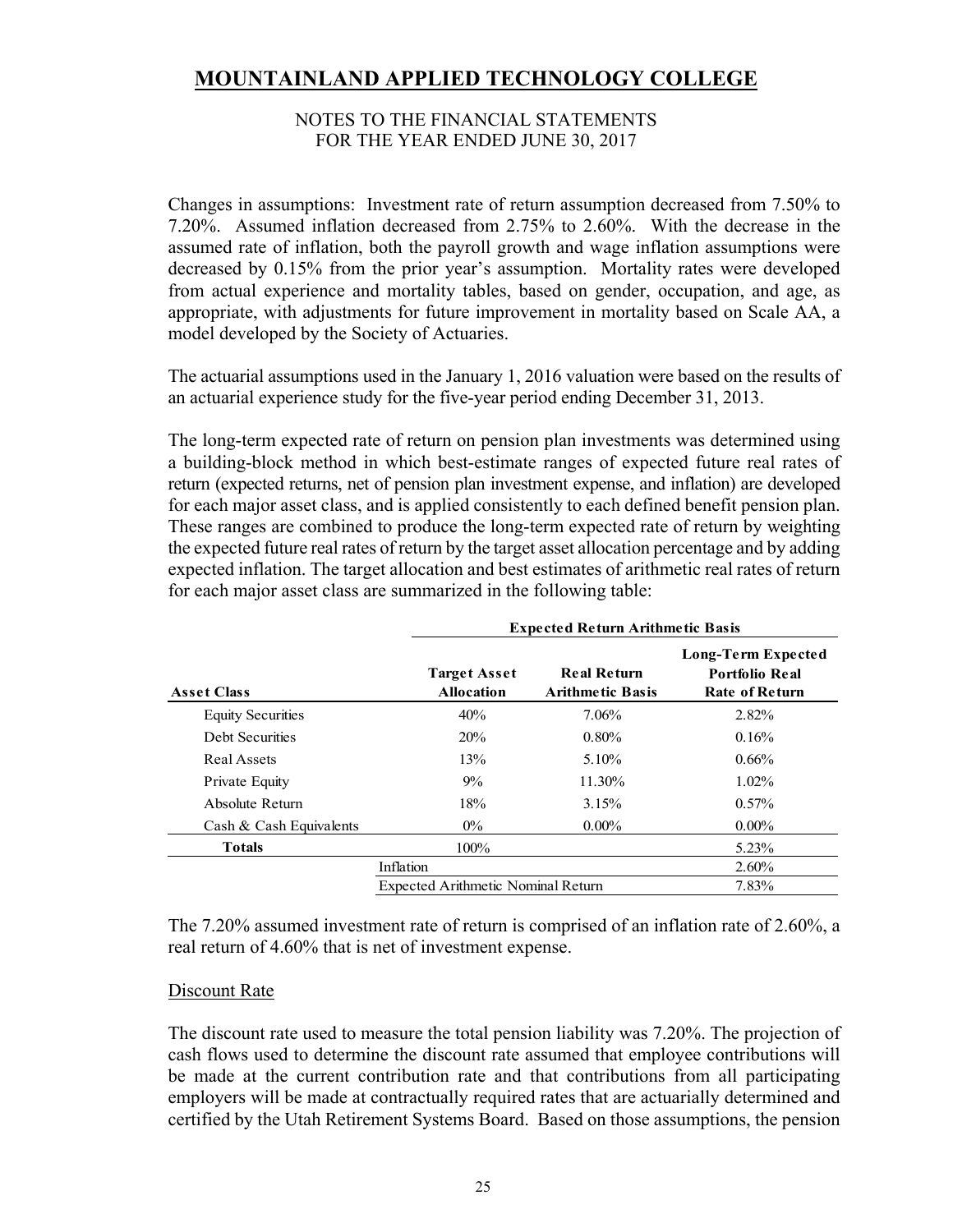### NOTES TO THE FINANCIAL STATEMENTS FOR THE YEAR ENDED JUNE 30, 2017

plan's fiduciary net position was projected to be available to make all projected future benefit payments of current active and inactive employees. Therefore, the long-term expected rate of return on pension plan investments was applied to all periods of projected benefit payments to determine the total pension liability. The discount rate does not use the Municipal Bond Index Rate. The discount rate was reduced to 7.20 percent from 7.50 percent from the prior measurement period.

Sensitivity of the Proportionate Share of the Net Pension Asset and Liability to Changes in the Discount Rate

The following presents the proportionate share of the net pension liability calculated using the discount rate of 7.20%, as well as what the proportionate share of the net pension liability would be if it were calculated using a discount rate that is 1-percentage-point lower (6.20%) or 1-percentage-point higher (8.20%) than the current rate:

|                        | 1% Decrease | <b>Discount Rate</b> | 1% Increase |
|------------------------|-------------|----------------------|-------------|
|                        | $(6.20\%)$  | $(7.20\%)$           | $(8.20\%)$  |
| Noncontributory System | \$3,129,080 | \$1,706,599          | \$ 514,421  |

#### Pension Plan Fiduciary Net Position

Detailed information about the pension plans fiduciary net position is available in the separately issued Utah Retirement Systems financial report.

### **NOTE 11. DEFINED CONTRIBUTION PLANS**

The College participates in the  $401(k)$  plan administered by the Systems. This plan is a defined contribution plan. The plan is established and governed by Chapter 49 of the Utah Code Annotated, 1953, as amended. The 401(k) plan is a supplemental plan to basic retirement benefits of the Systems. The College is required by statute to contribute 1.5 percent of eligible employees' salaries which vests immediately. During the year ended June 30, 2017, the College contributed \$23,930. Employee contributions for 2017 were \$25,499.

The Systems also administers a voluntary 457 plan for eligible employees. Employee contributions for 2017 were \$9,389.

The Teacher's Insurance and Annuity Association is a qualified alternate 401(k) and provides individual retirement fund contracts with each participating employee. Benefits provided to retired employees are generally based on the value of the individual contracts and the estimated life expectancy of the employee at retirement, and are fully vested from the date of employment. Employees are eligible to participate from the date of employment and are not required to contribute to the fund.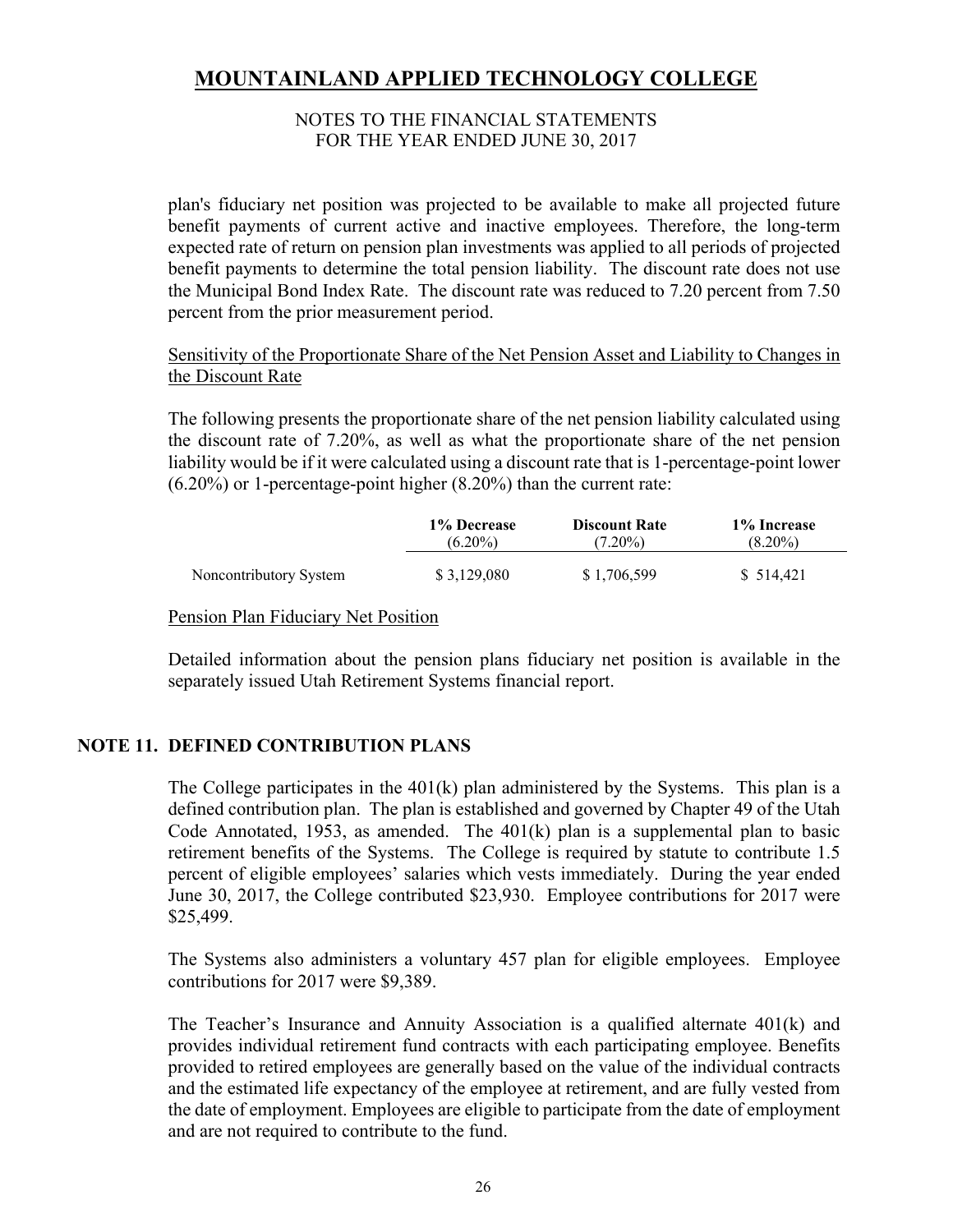NOTES TO THE FINANCIAL STATEMENTS FOR THE YEAR ENDED JUNE 30, 2017

For the year ended June 30, 2017, the College's contribution to this defined contribution plan was 14.2 percent of the employee's eligible annual salary or \$580,059. The College has no further liability once annual contributions are made. Employee contributions for 2016 were \$11,423.

In September of 2011, eligible employees of the Utah College of Applied Technology (UCAT) voted to discontinue their participation in Social Security Administration as allowed under the guidelines of Section 218 of the Social Security Act.

As a result, beginning in October of 2011, the College began contributing 6.2% of eligible employee's salaries into their respective 401(k) accounts administered by the Utah Interlocal Educational Benefits Trust (UIEBT) in place of the Employer's Social Security contribution. These contributions totaled \$358,292 for the year ended June 30, 2017. Voluntary contributions may also be made into the UIEBT plan by employees, subject to plan and internal revenue code limitations. During the year ended June 30, 2017, College employees made voluntary contributions to the plan of \$70,508.

### **NOTE 12. RISK MANAGEMENT**

Due to the diverse risk exposure of the College, the insurance portfolio contains a full variety of coverage. The College participates in basic general liability, tort claim coverage, directors' and officers' liability, and property and casualty programs provided by the State of Utah Division of Risk Management. The College's liabilities for this policy are limited to the cost of premiums.

The College's buildings and contents are insured for replacement value. Each loss incident is subject to a \$1,000 deductible.

### **NOTE 13. SUBSEQUENT EVENTS**

In December 2017, the College assumed the building occupied by the UCAT. The UCAT Administration Building is 6,123 square feet and is located on 1.5 acres in the Thanksgiving Point Development in Lehi, UT. The College will also assume the quarterly capital lease payments of \$95,544 annually. The total of all payments over the life of the lease is \$1,313,730. The value of the land and building at the time of construction was \$1,532,119.

In August 2017, the Utah Retirement Systems board approved to change the discount rate of 7.2%, previously used to calculate the net pension liability, to 6.95%. This reduction will increase both the collective net pension liability to be calculated as of December 31, 2017 and the College's share of this liability. However, the monetary effect of this change is not known.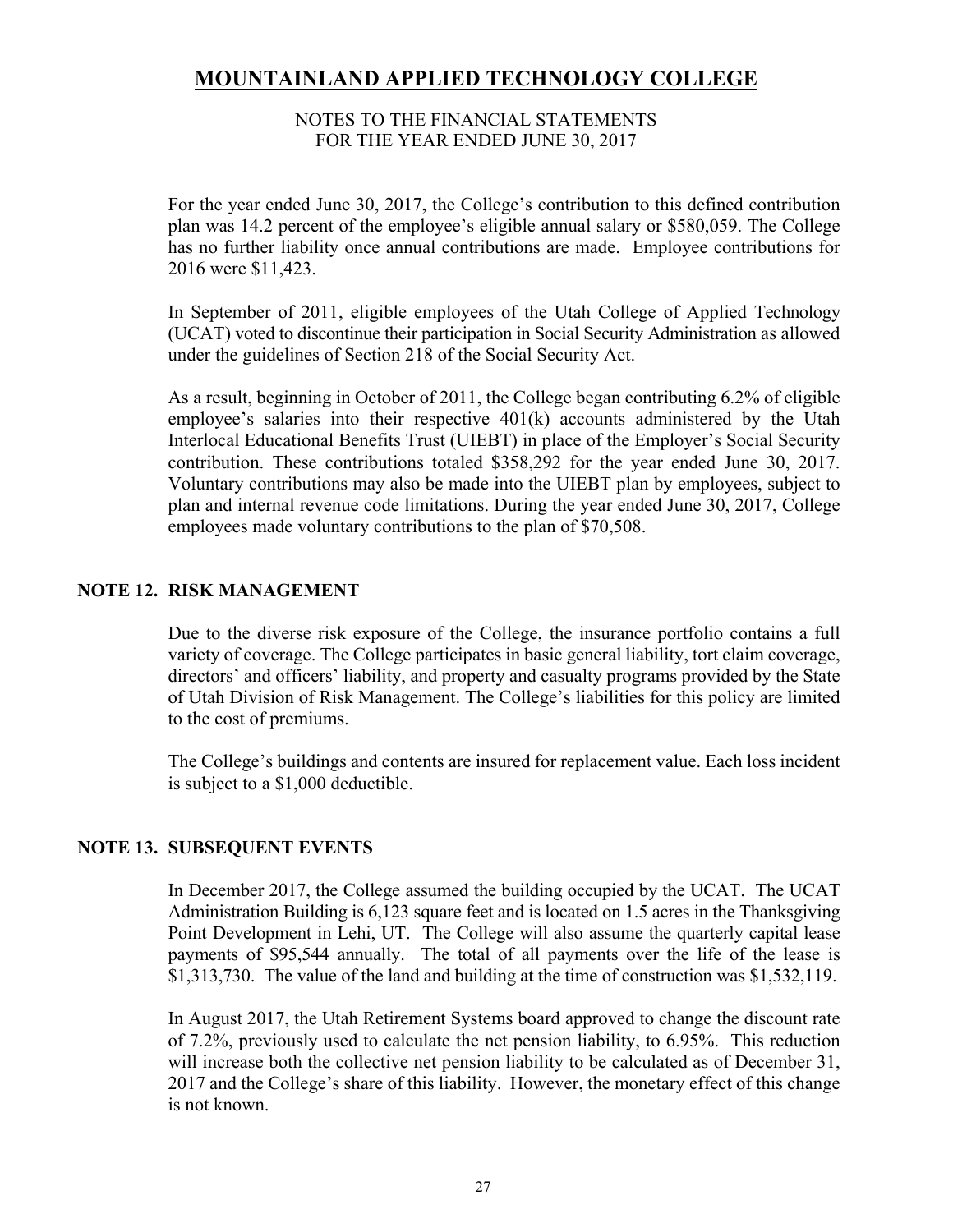### REQUIRED SUPPLEMENTARY INFORMATION FOR THE YEAR ENDED JUNE 30, 2017

### **Schedule of the Mountainland Applied Technology College's Proportionate Share of the Net Pension Liability Utah Retirement Systems Last 3 Years\***

|                                                                                            | December 31. |             |             |  |  |
|--------------------------------------------------------------------------------------------|--------------|-------------|-------------|--|--|
|                                                                                            | 2016         | 2015        | 2014        |  |  |
| <b>Noncontributory System</b>                                                              |              |             |             |  |  |
| Proportion of Net Pension Liability (Asset)                                                | 0.0526579%   | 0.0472498%  | 0.0446234%  |  |  |
| Proportionate Share of Net Pension Liability (Asset)                                       | \$1,706,599  | \$1,484,252 | \$1,121,176 |  |  |
| Covered Payroll                                                                            | \$1,565,144  | \$1,364,874 | \$1,265,612 |  |  |
| Proportionate Share of Net Pension Liability (Asset)<br>as a Percentage of Covered Payroll | 109.04%      | 108.75%     | 88.60%      |  |  |
| Plan Fiduciary Net Position as a Percentage of Total<br>Pension Liability                  | 84.90%       | 84.50%      | 87.20%      |  |  |

\* The College implemented GASB Statement No. 68 in fiscal year 2015. Information on the College's portion of the plans' net pension liabilities (assets) is not available for periods prior to fiscal year 2015.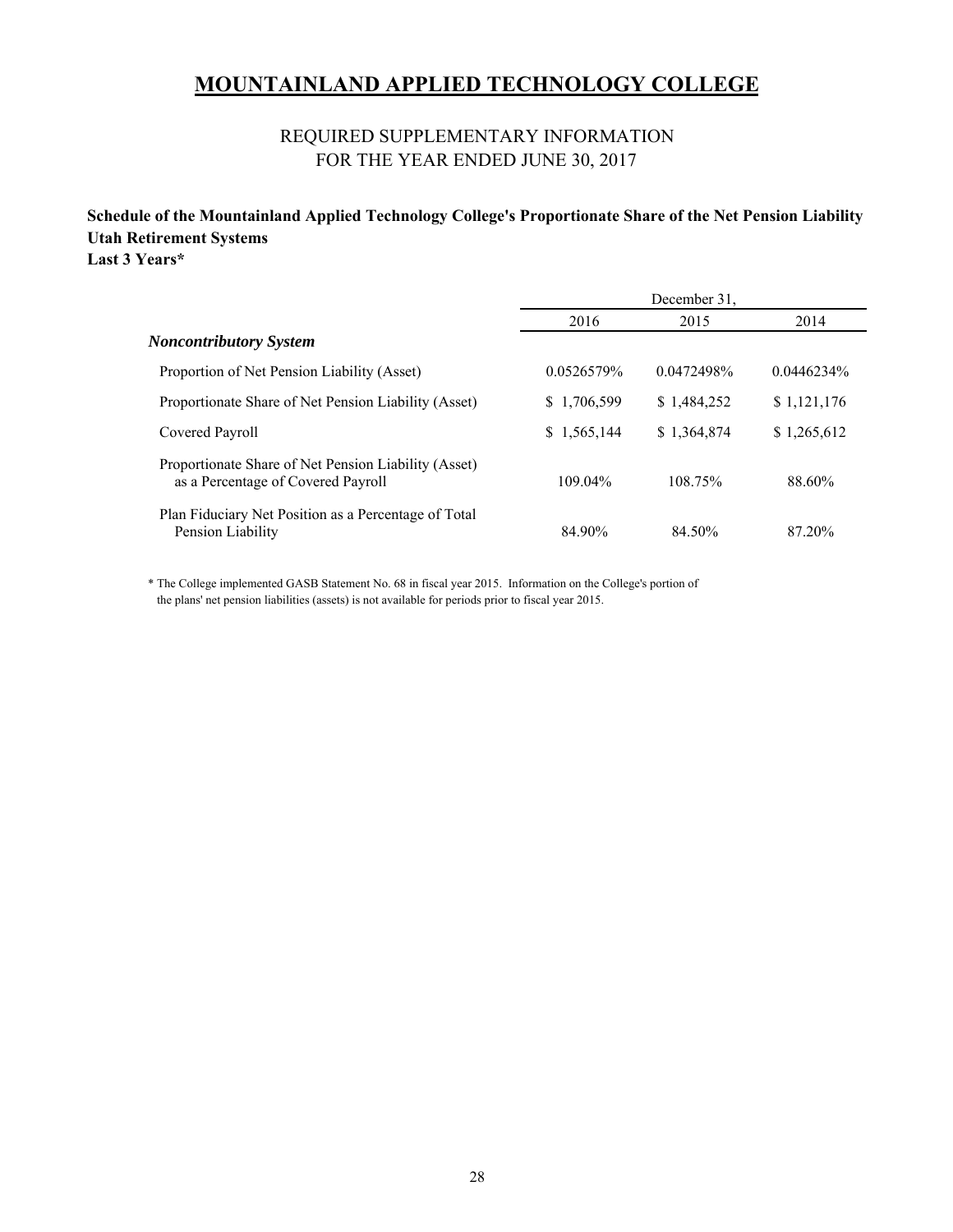### REQUIRED SUPPLEMENTARY INFORMATION FOR THE YEAR ENDED JUNE 30, 2017

#### **Schedule of Mountainland Applied Technology College's Defined Benefit Pension Contributions Noncontributory Public Employees System of the Utah Retirement Systems Last 10 Fiscal Years**

#### *Noncontributory System*

|                                                                      | 2017        | 2016        | 2015        | 2014        | 2013                     | 2012        | 2011        | 2010        | 2009        | 2008        |
|----------------------------------------------------------------------|-------------|-------------|-------------|-------------|--------------------------|-------------|-------------|-------------|-------------|-------------|
| Contractually Required Contribution                                  | \$ 354,359  | \$ 318,579  | 297.214     | 255,424     | \$248,470                | \$239,923   | 222,009     | 172,266     | 171.945     | \$168,201   |
| Contributions in Relation to the Contractually Required Contribution | 354,359     | 318,579     | 297,214     | 255,424     | 248,470                  | 239,923     | 222,009     | 172,266     | 171,945     | 168,201     |
| Contribution Deficiency (Excess)                                     |             |             |             | $\sim$      | $\overline{\phantom{a}}$ | $\sim$      |             |             |             |             |
|                                                                      |             |             |             |             |                          |             |             |             |             |             |
| Covered Payroll                                                      | \$1,601,739 | \$1,441,271 | \$1,339,402 | \$1,248,408 | \$1,324,465              | \$1,423,030 | \$1,360,351 | \$1,211,437 | \$1,209,174 | \$1,182,849 |
| Contributions as a Percentage of Covered Payroll                     | 22.12%      | 22.10%      | 22.19%      | 20.46%      | 18.76%                   | 16.86%      | 16.32%      | 14.22%      | 14.22%      | 14.22%      |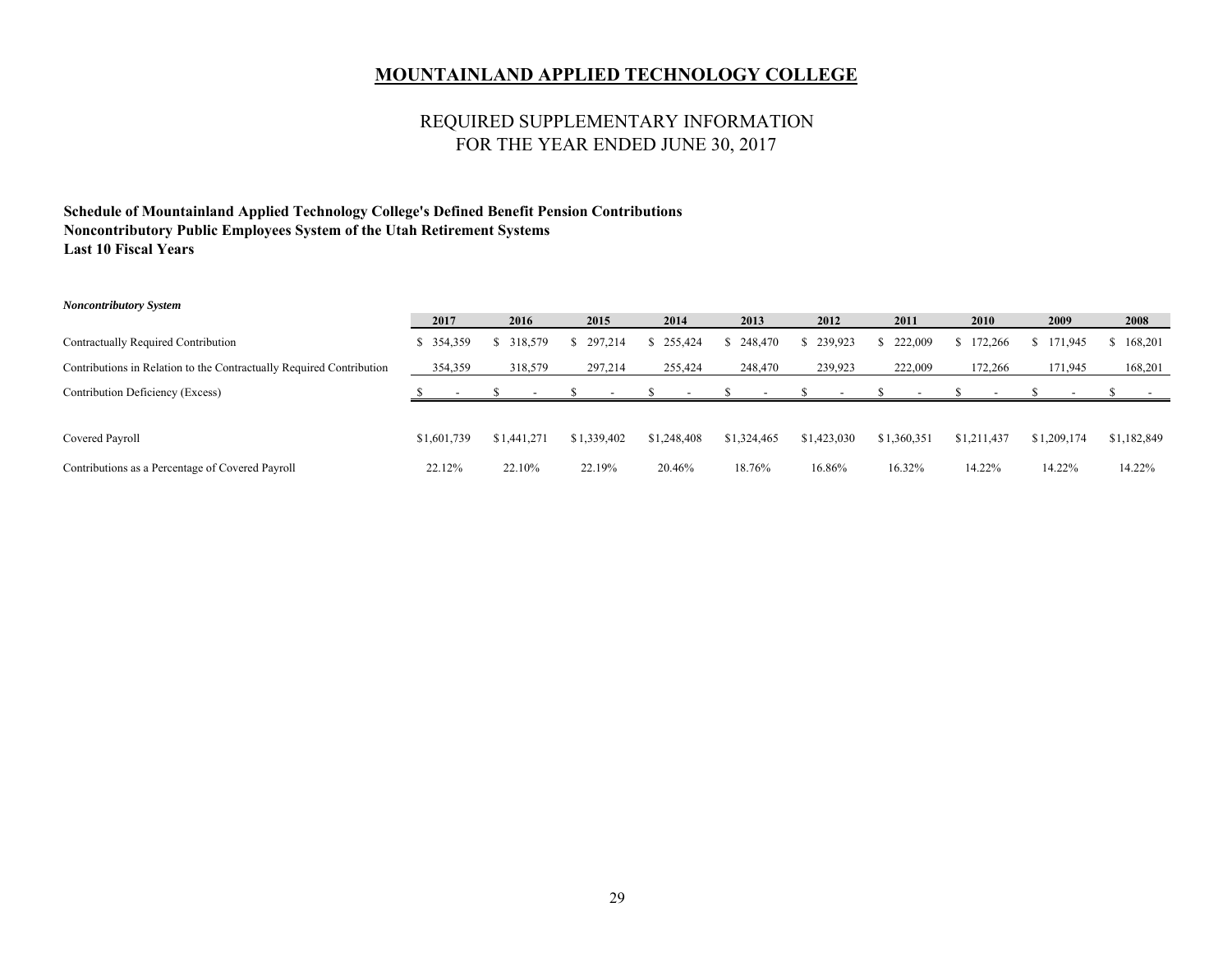

**OFFICE OF THE UTAH STATE AUDITOR**

#### **INDEPENDENT STATE AUDITOR'S REPORT ON INTERNAL CONTROL OVER FINANCIAL REPORTING AND ON COMPLIANCE AND OTHER MATTERS BASED ON AN AUDIT OF FINANCIAL STATEMENTS PERFORMED IN ACCORDANCE WITH** *GOVERNMENT AUDITING STANDARDS*

Board of Directors, Audit Committee, and Clay E. Christensen, Campus President Mountainland Applied Technology College

We have audited, in accordance with the auditing standards generally accepted in the United States of America and the standards applicable to financial audits contained in *Government Auditing Standards*  issued by the Comptroller General of the United States, the financial statements of Mountainland Applied Technology College (the College) as of and for the year ended June 30, 2017, and the related notes to the financial statements, which collectively comprise the College's financial statements, and have issued our report thereon dated January 25, 2018.

### **Internal Control Over Financial Reporting**

In planning and performing our audit of the financial statements, we considered the College's internal control over financial reporting (internal control) to determine the audit procedures that are appropriate in the circumstances for the purpose of expressing our opinion on the financial statements, but not for the purpose of expressing an opinion on the effectiveness of the College's internal control. Accordingly, we do not express an opinion on the effectiveness of the College's internal control.

A *deficiency in internal control* exists when the design or operation of a control does not allow management or employees, in the normal course of performing their assigned functions, to prevent, or to detect and correct, misstatements on a timely basis. A *material weakness* is a deficiency, or a combination of deficiencies, in internal control, such that there is a reasonable possibility that a material misstatement of the entity's financial statements will not be prevented, or detected and corrected on a timely basis. A *significant deficiency* is a deficiency, or a combination of deficiencies, in internal control that is less severe than a material weakness, yet important enough to merit attention by those charged with governance.

Our consideration of internal control was for the limited purpose described in the first paragraph of this section and was not designed to identify all deficiencies in internal control that might be material weaknesses or significant deficiencies. Given these limitations, during our audit we did not identify any deficiencies in internal control that we consider to be material weaknesses. However, material weaknesses may exist that have not been identified.

#### **Compliance and Other Matters**

As part of obtaining reasonable assurance about whether the College's financial statements are free from material misstatement, we performed tests of its compliance with certain provisions of laws, regulations, contracts, and grant agreements, noncompliance with which could have a direct and material effect on the determination of financial statement amounts. However, providing an opinion on compliance with those